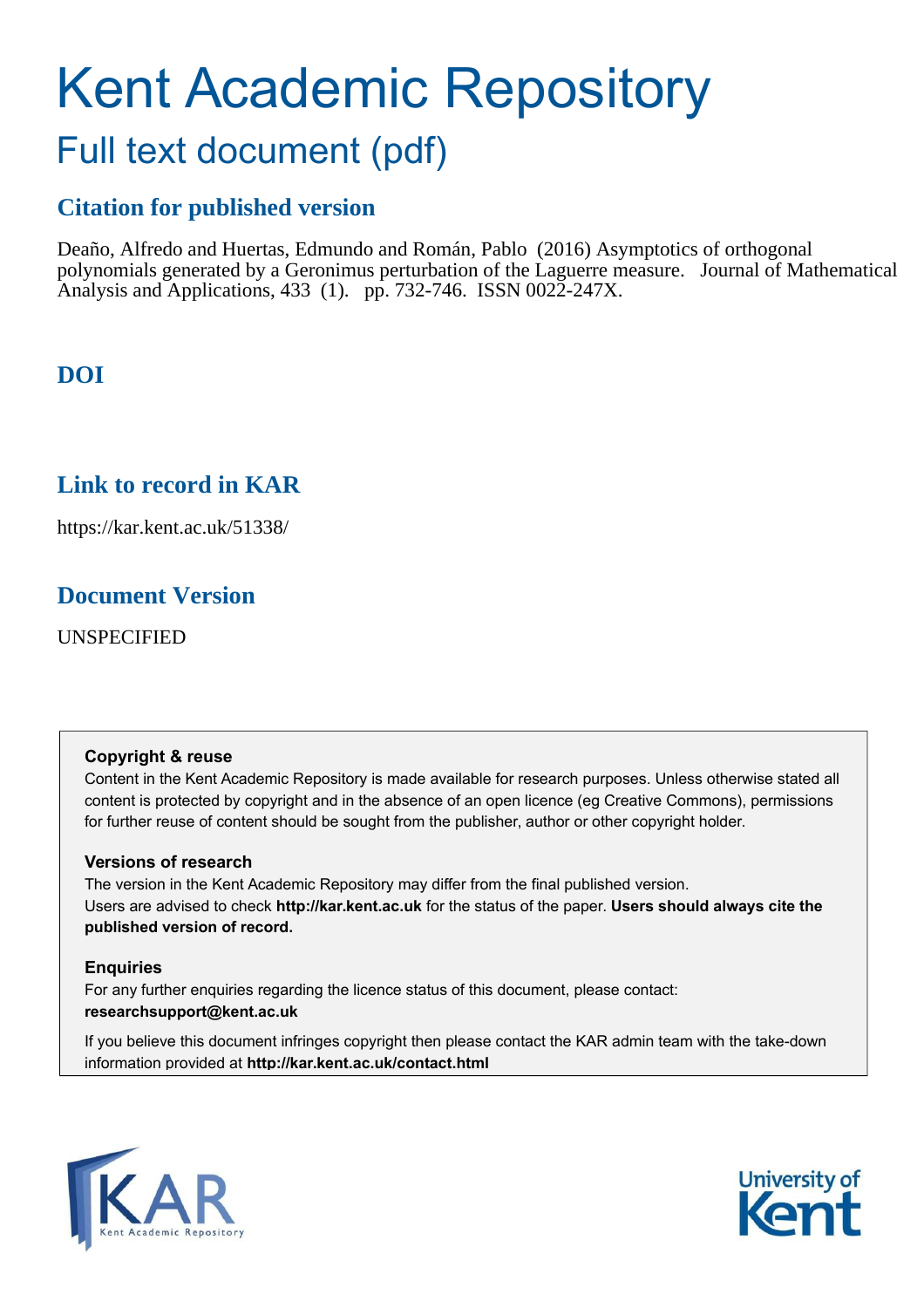## Asymptotics of orthogonal polynomials generated by a Geronimus perturbation of the Laguerre measure

Alfredo Deaño<sup>1</sup>, Edmundo J. Huertas<sup>2</sup>, Pablo Román<sup>3</sup>

 $1$ Departamento de Matemáticas Universidad Carlos III de Madrid, Madrid, Spain alfredo.deanho@uc3m.es

 $^2$  Dept. de Ingeniera Civil: Hidráulica, Energía y Medio Ambiente ETSI Caminos, Canales y Puertos Universidad Politcnica de Madrid, Spain ej.huertas.cejudo@upm.es, ehuertasce@gmail.com

 $3$  CIEM, FaMAF, Universidad Nacional de Córdoba, Córdoba, Argentina email: roman@famaf.unc.edu.ar

November 2, 2015

#### Abstract

This paper deals with monic orthogonal polynomial sequences (SMOP) generated by a Geronimus canonical spectral transformation of the Laguerre classical measure, i.e.,

$$
\frac{1}{x-c}x^{\alpha}e^{-x}dx + N\delta(x-c),
$$

for  $x \in [0, \infty)$ , with a free parameter  $N \in \mathbb{R}_+$  and a shift  $c < 0$ . We analyze the asymptotic behavior of the corresponding SMOP as  $n$ tends to infinity.

AMS Subject Classification: 33C47, 30C15 (revisar)

Key Words and Phrases: Orthogonal polynomials, Canonical spectral transformations of measures, Asymptotic analysis, Hypergeometric functions.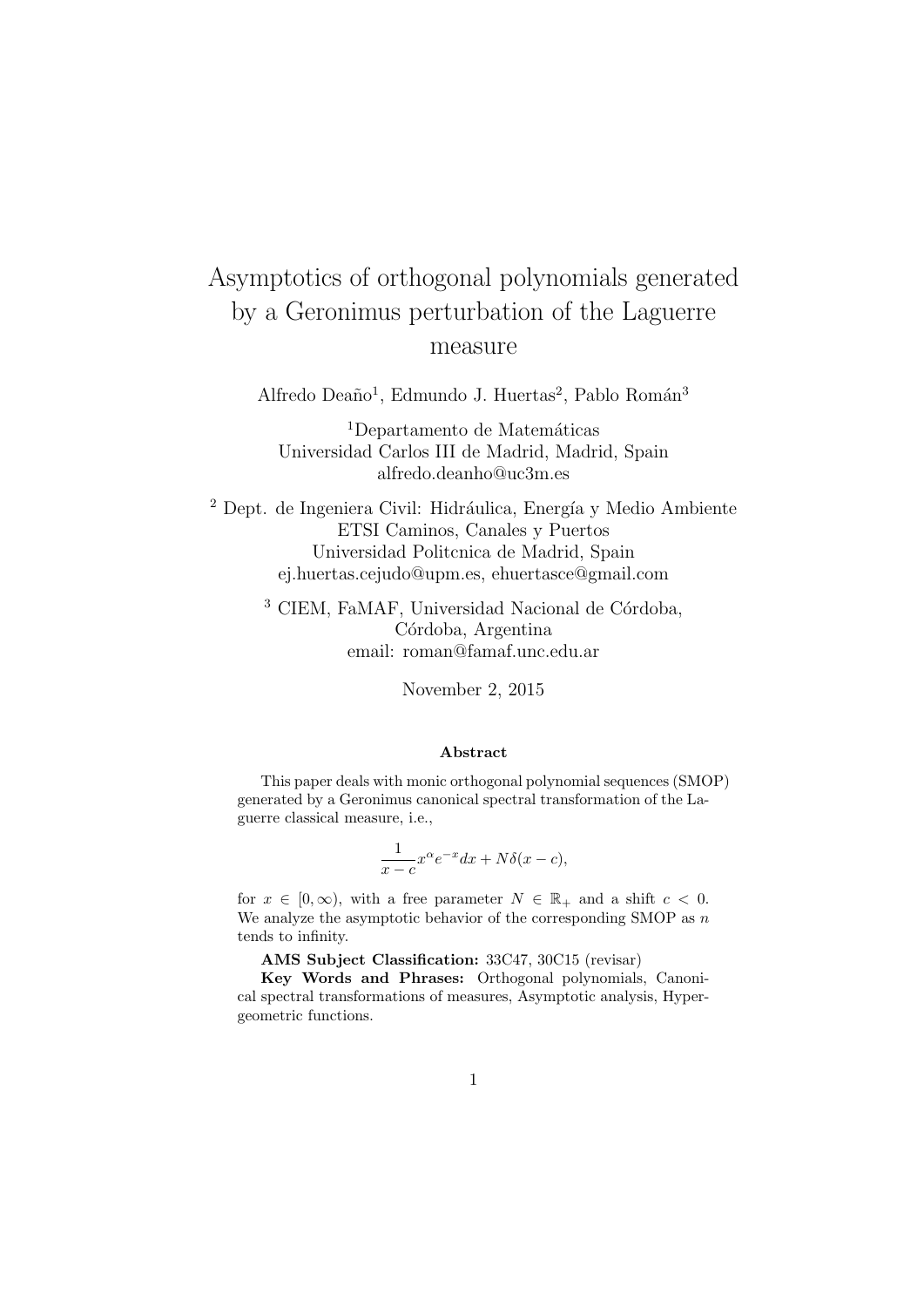#### 1 Introduction

Let  $\mu$  be a positive Borel measure supported on a finite or infinite interval  $E = \text{supp}(\mu)$ , such that the convex hull verifies  $C_0(E) = [a, b] \subset \mathbb{R}$ . In the last years several authors have studied the so called canonical spectral  $transformations$  of  $\mu$ , which are a way to construct new families of orthogonal polynomials from a perturbed version of  $\mu$ . They have been studied from several points of view, including the corresponding Jacobi matrices (see [3], [27]) or the Stieltjes functions associated with such a kind of transformations (see [28] among others).

Let us introduce the sequences of monic orthogonal polynomials (SMOP in the sequel) associated with one of the aforesaid canonical transformations, called the Geronimus canonical transformation on the real line. The basic Geronimus perturbation of  $\mu$  is defined as

$$
\frac{1}{x-c}d\mu(x) + N\delta(x-c),
$$

where  $N \in \mathbb{R}_+$ ,  $\delta(x-c)$  is the Dirac delta function located at  $x = c$ , and the shift of the perturbation verifies  $c \notin E$ . Observe that it is given simultaneously by a rational modification of  $\mu$  by a positive linear polynomial whose real zero c is the point of transformation (also known as the *shift* of the transformation) jointly with the addition of a Dirac mass at the point of transformation as well.

This transformation was introduced by Geronimus in his pioneer works [13] and [14] on procedures of constructing new sequences of orthogonal polynomials from other known sequences families, and it was also studied by Shohat in a different scheme involving mechanical quadratures (see [23]). Years later, Maroni (see [18]) returned to the problem and gave a first expression of the Geronimus perturbed orthogonal polynomials in terms of so called co-recursive polynomials of the classical orthogonal polynomials. More recently, Bueno and Marcellan reinterpreted this perturbation in the framework of the discrete Darboux transformations (see [4]). In [3] the authors present a new computational algorithm for computing the Geronimus transformation with large shifts. In [2] the authors provide sharp limits (and the speed of convergence to them) of the zeros of the Geronimus perturbed SMOP, and also, when  $\mu$  is semi-classical they obtain the corresponding electrostatic model for the zeros of the Geronimus perturbed SMOP, showing that they are the electrostatic equilibrium points of positive unit charges interacting according to a logarithmic potential under the action of an external field. In [17] the authors extend the standard Geronimus transformation to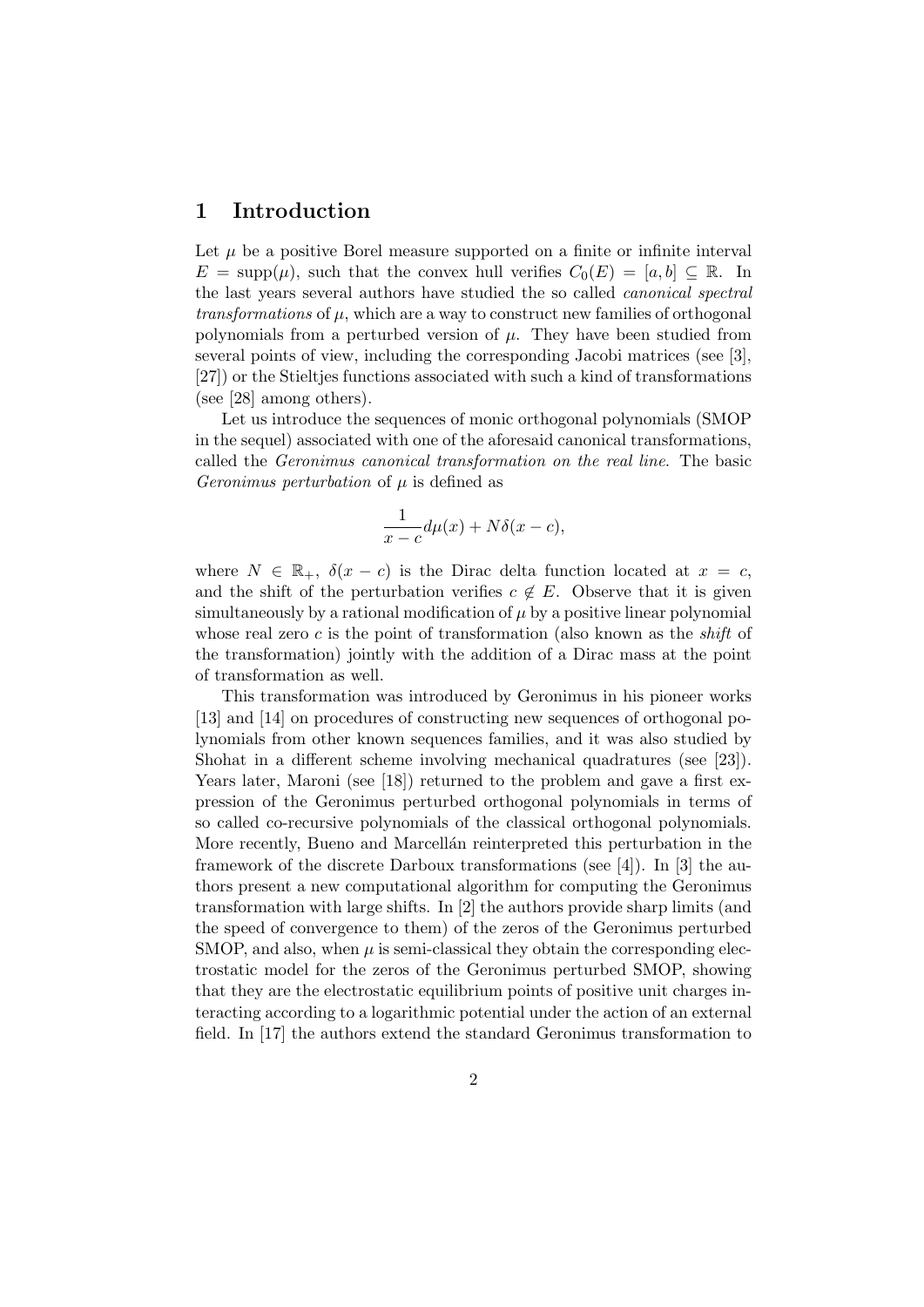a cubic case. [10] provides a new revision of the Geronimus transformation in terms of symmetric bilinear forms in order to include certain Sobolev and Sobolev–type orthogonal polynomials into the scheme of Darboux transformations. Finally, [9] deals with multiple Geronimus transformations and show that they lead to discrete (non-diagonal) Sobolev type inner products, and it is shown that every discrete Sobolev inner product can be obtained as a multiple Geronimus transformation.

In view of the foregoing, this transformation has been extensively studied in the literature, mainly in analytic and algebraic frameworks. However, to the best of our knowledge, the asymptotic properties of the family of orthogonal polynomials as  $n \to \infty$  have not been studied in detail, save for the particular case when  $N = 0$  and the perturbed measure is the Laguerre classical measure (see [11]).

#### 2 Laguerre polynomials and functions of the second kind

The classical Laguerre polynomials  $L_n^{\alpha}(x)$  are defined as the polynomials orthogonal with respect to the  $L^2([0,\infty))$  inner product

$$
\langle p, q \rangle_{\alpha} = \int_0^{\infty} p(x)q(x)x^{\alpha}e^{-x}dx, \quad \alpha > -1, \quad p, q \in \mathbb{P},
$$

see, among others [5] or [22].

In order to fix notation, we denote by  $\widehat{L}_n^{\alpha}(x)$  the monic Laguerre polynomials, so  $\widehat{L}_n^{\alpha}(x) = x^n + \dots$  These monic polynomials are connected to standard Laguerre polynomials  $L_n^{\alpha}(x)$  by the formula

$$
\widehat{L}_n^{\alpha}(x) = (-1)^n n! L_n^{\alpha}(x), \quad n \ge 0.
$$
\n(1)

They satisfy a three term recurrence relation that we write in the following form

$$
x\widehat{L}_n^{\alpha}(x) = \widehat{L}_{n+1}^{\alpha}(x) + \beta_n \widehat{L}_n^{\alpha}(x) + \gamma_n \widehat{L}_{n-1}^{\alpha}(x),\tag{2}
$$

where

$$
\beta_n = 2n + \alpha + 1, \qquad \gamma_n = n(n + \alpha), \tag{3}
$$

and we have initial data  $\widehat{L}_0^{\alpha}(x) = 1$  and  $\widehat{L}_1^{\alpha}(x) = x - \alpha - 1$ . We will also make use of the  $L^2([0,\infty))$  norm of the monic Laguerre polynomials. Since

$$
||L_n^{\alpha}||_{\alpha}^2 = \frac{\Gamma(n+\alpha+1)}{\Gamma(n+1)},
$$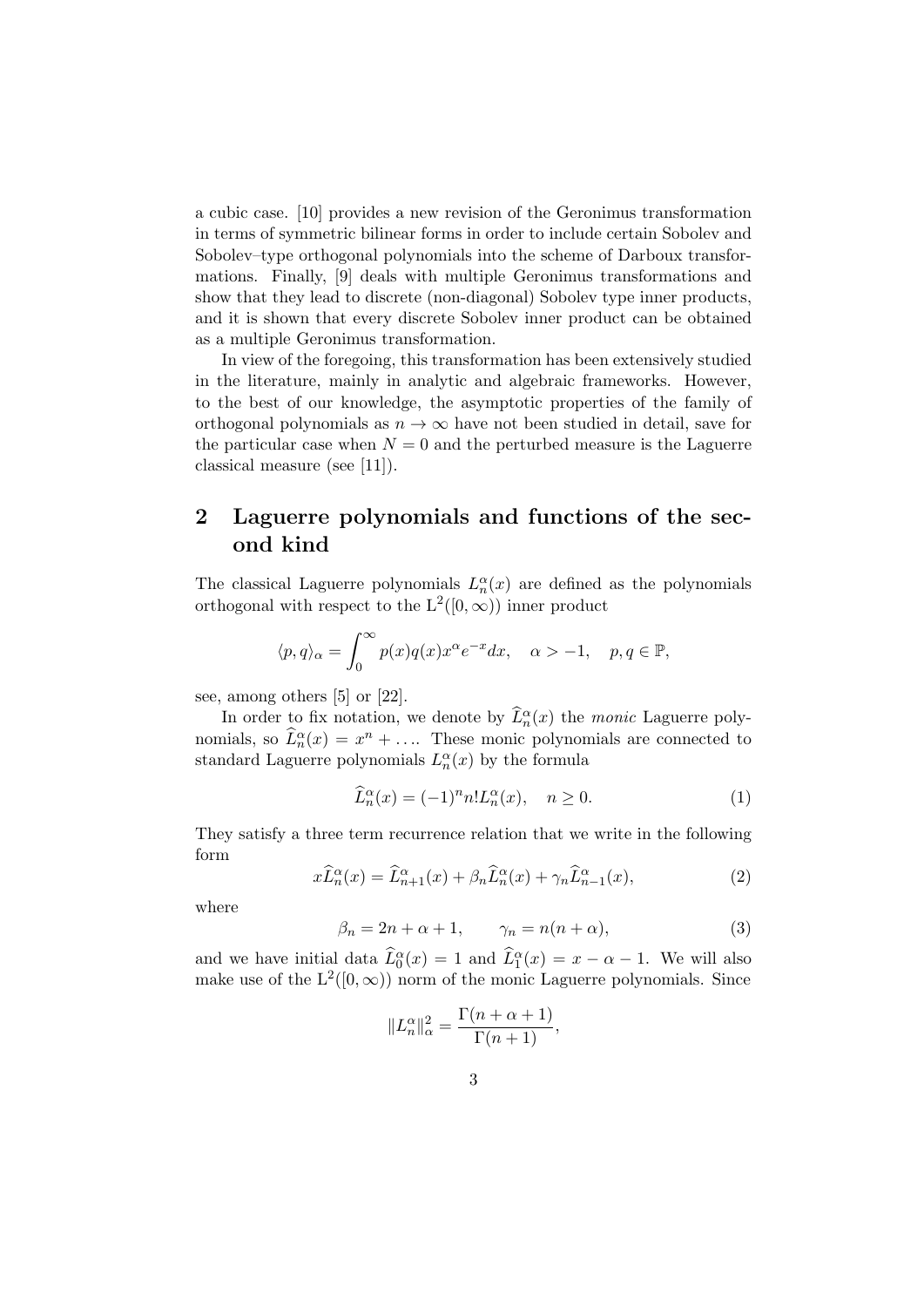we have

$$
\|\widehat{L}_n^{\alpha}\|_{\alpha}^2 = \Gamma(n+\alpha+1)\Gamma(n+1). \tag{4}
$$

A second (independent) solution of the recurrence relation (2) is the function of the second kind, obtained via a Stieltjes transform of the Laguerre polynomials

$$
\widehat{F}_n^{\alpha}(z) = \int_0^{\infty} \frac{\widehat{L}_n^{\alpha}(t)}{t - z} t^{\alpha} e^{-t} dt,
$$
\n(5)

which is an analytic function for  $z \in \mathbb{C} \setminus [0,\infty)$ . Here  $n \geq 0$ , and we define  $F_{-1}^{\alpha}(c) = 1$ , analogously to [12, §2.4.4]. Using the Rodrigues formula for Laguerre polynomials [1, 1718.5(ii)] and a standard integral representation, see [1, Eq.13.4.4] for instance, it is possible to write  $\widehat{F}_n^{\alpha}(z)$  in terms of the confluent hypergeometric function of the second kind, or Kummer U function:

$$
\widehat{F}_n^{\alpha}(z) = (-1)^n n! \Gamma(n + \alpha + 1) U(n + 1, 1 - \alpha, z e^{\pm \pi i}),
$$
\n(6)

with plus sign if  $-\pi < \arg z \leq 0$  and minus sign if  $0 < \arg z \leq \pi$ . This representation will be a key element for all the asymptotic analysis later on in this manuscript. For more information about the confluent hypergeometric functions, we refer the reader for instance to [1, Chapter 13].

Let us introduce the following inner product in the linear space  $\mathbb P$  of polynomials with real coefficients

$$
\langle p, q \rangle_{\nu_N} = \int_0^\infty p(x)q(x) \frac{x^\alpha}{x - c} e^{-x} dx + N\delta(x - c),\tag{7}
$$

where  $\alpha > -1$ , and  $N \geq 0$ , and  $c \in (-\infty, 0)$ . Namely, we deal with a measure that consists of an absolutely continuous part, which is a rational perturbation of the Laguerre weight on  $[0, +\infty)$ , plus a Dirac delta located at point  $x = c$ :

$$
d\nu_N(x) = \frac{x^{\alpha}e^{-x}}{x - c} dx + N\delta(x - c).
$$

Equivalently, we will say that  $\nu_N$  is a Geronimus perturbation of the standard Laguerre measure (see [3],[2] and the references therein), and we will denote by  $\widehat{Q}_n^{\alpha,c,N}(x)$  the monic orthogonal polynomials with respect to (7).

As explained in [2] (and the references therein), the *Laguerre–Geronimus* monic orthogonal polynomials can be written in terms of the monic Laguerre OPs using the following simple connection formula:

$$
\widehat{Q}_n^{\alpha,c,N}(x) = \widehat{L}_n^{\alpha}(x) + \Lambda_n^N \widehat{L}_{n-1}^{\alpha}(x),\tag{8}
$$

where the coefficient  $\Lambda_n^N$  depends on n,  $\alpha$ , c and N. More precisely: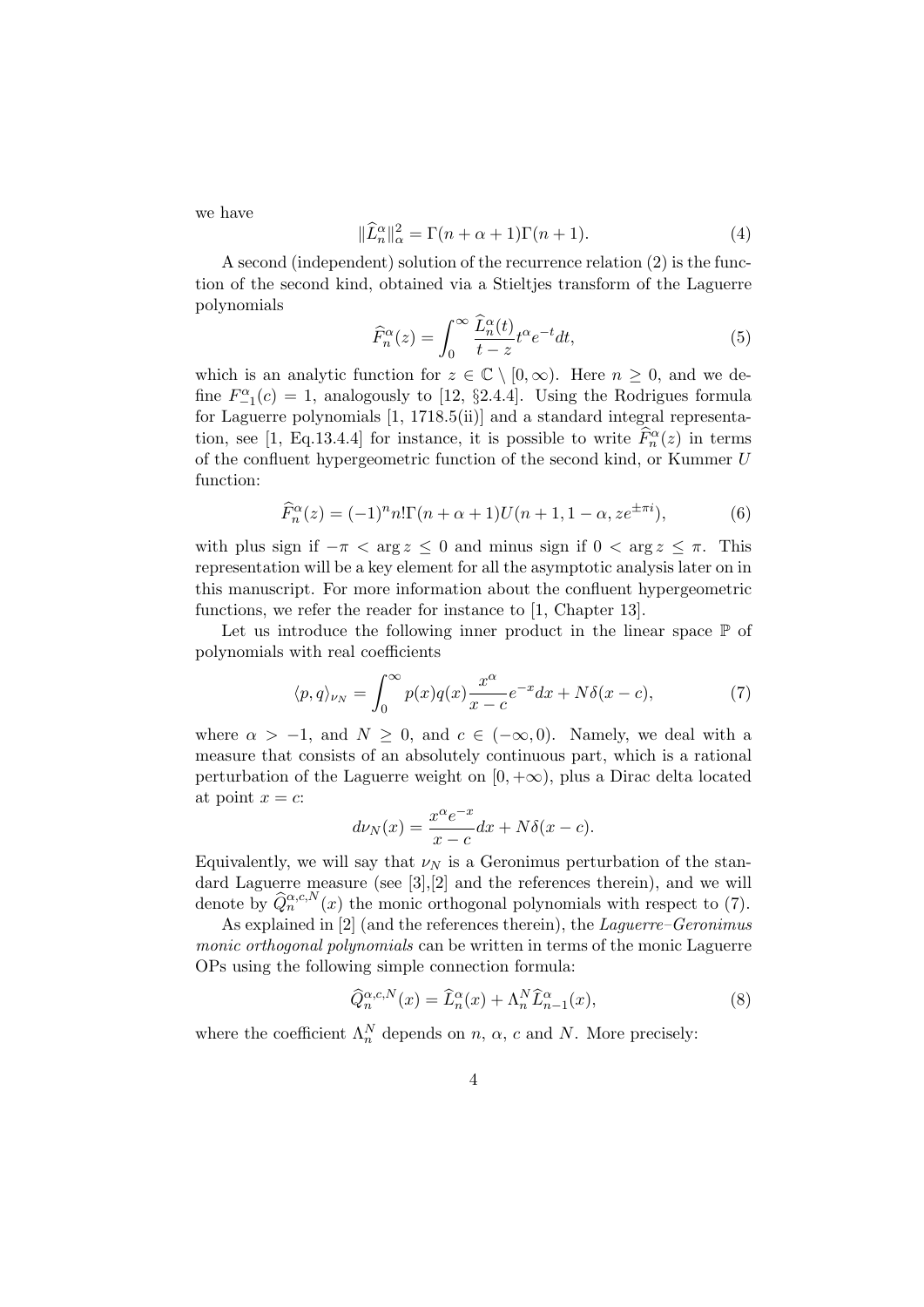**Proposition 1** The connection coefficient  $\Lambda_n^N$  can be written as follows:

$$
\Lambda_n^N = -\frac{\Gamma(n+\alpha)\Gamma(n)}{\widehat{L}_{n-1}^\alpha(c)\widehat{F}_{n-1}^\alpha(c) - N\widehat{L}_{n-1}^\alpha(c)^2} - \pi_{n-1}(c),\tag{9}
$$

where we have defined, for  $c \in (-\infty, 0)$ ,

$$
\pi_n(c) = \frac{\widehat{L}_{n+1}^{\alpha}(c)}{\widehat{L}_n^{\alpha}(c)}.
$$
\n(10)

In particular, when  $N = 0$ , we have  $\Lambda_n^N = -r_{n-1}(c)$ .

**Proof.** In Remark 1 in [2],  $\Lambda_n^N$  is given in terms of Laguerre polynomials and functions of the second kind:

$$
\Lambda_n^N = \left(\frac{1}{\pi_{n-1}(c) - r_{n-1}(c)} - N \frac{\widehat{L}_{n-1}^\alpha(c)^2}{\|\widehat{L}_{n-1}^\alpha\|^2}\right)^{-1} - \pi_{n-1}(c),\tag{11}
$$

where

$$
r_n(c) = \frac{\widehat{F}_{n+1}^{\alpha}(c)}{\widehat{F}_n^{\alpha}(c)}, \quad c \in (-\infty, 0). \tag{12}
$$

Therefore, we can rewrite  $\Lambda_n^N$  as follows:

$$
\Lambda_n^N = \left( \frac{\widehat{L}_{n-1}^{\alpha}(c)\widehat{F}_{n-1}^{\alpha}(c)}{\Delta_n(c)} - N \frac{\widehat{L}_{n-1}^{\alpha}(c)^2}{\|\widehat{L}_{n-1}^{\alpha}\|^2} \right)^{-1} - \pi_{n-1}(c),
$$

with the Casoratian determinant

$$
\Delta_n(c) = \widehat{L}_n^{\alpha}(c)\widehat{F}_{n-1}^{\alpha}(c) - \widehat{L}_{n-1}^{\alpha}(c)\widehat{F}_n^{\alpha}(c) = -\Gamma(n+\alpha)\Gamma(n), \qquad n \ge 1.
$$

The last equality follows from the fact that both  $\widehat{L}_n^{\alpha}(c)$  and  $\widehat{F}_n^{\alpha}(c)$  are solutions of the recurrence relation (2), and then it is straightforward to check that  $\Delta_n(c) = \gamma_{n-1}\Delta_{n-1}(c)$ , with  $\Delta_1(c) = -\Gamma(\alpha+1)$ . Using (4) for the norm of the polynomials and simplifying, we arrive at (9).

Finally, the case  $N = 0$  follows directly from formula (11).

The aim of this paper is to obtain strong and relative asymptotics of the sequence of OPs  $\widehat{Q}_n^{\alpha,c,N}(x)$ , for large n. The simplicity of the connection formula (8) makes it a very attractive identity to use in conjunction with classical asymptotic approximations for Laguerre polynomials (such as Perron, Fejér or Mehler-Heine expansions, see [22, 178.22]), in order to obtain the corresponding result for the Laguerre–Geronimus OPs. The only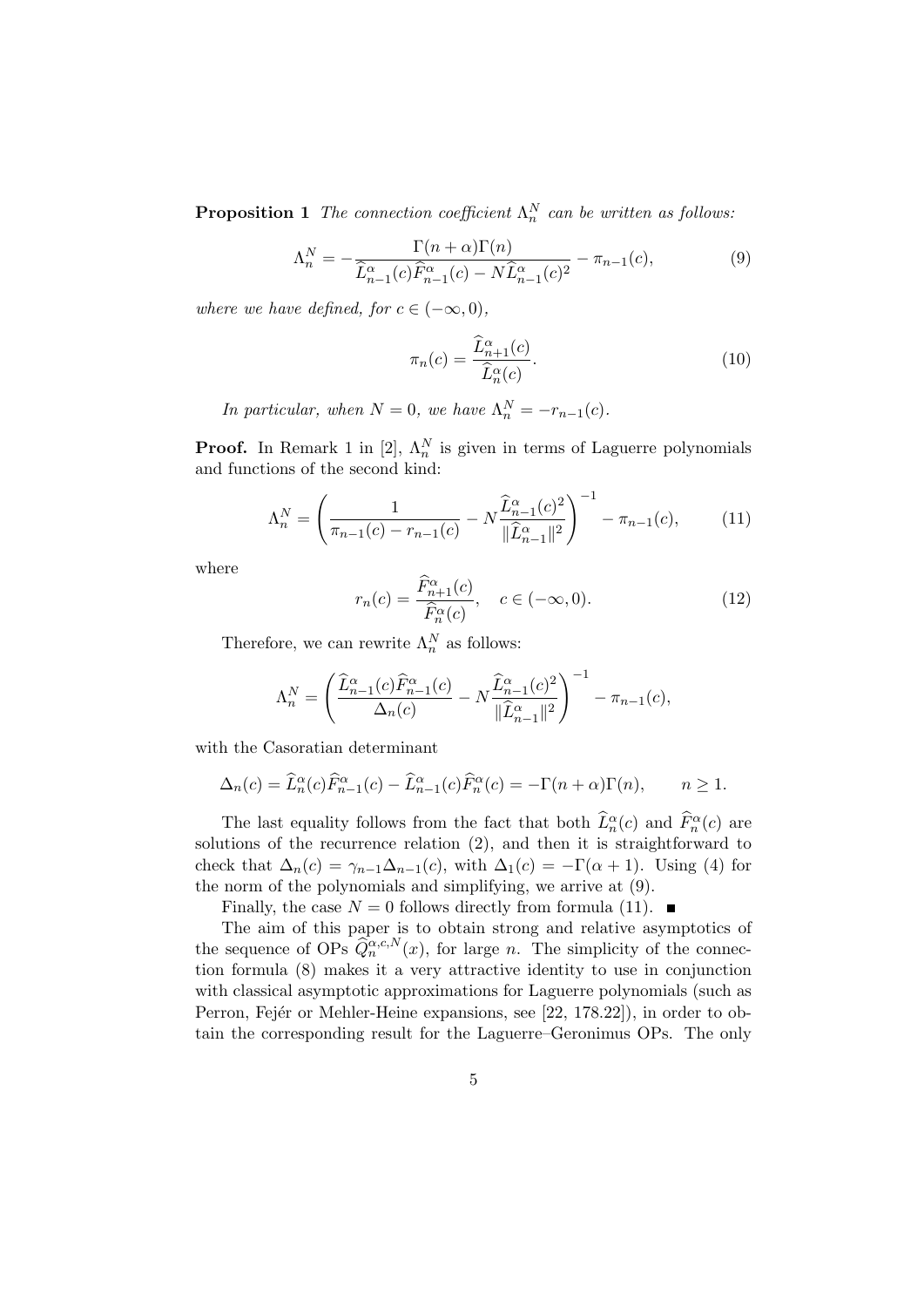element that is missing so far in the literature is a study of the asymptotic behavior of the coefficient  $\Lambda_n^N$ . We observe that because of (9),  $\Lambda_n^N$  depends on the ratios  $\pi_n(c)$  and  $r_n(c)$ .

The structure of the paper is as follows: in Section 3 we obtain large n asymptotic expansions for  $\pi_{n-1}(c)$  and  $r_{n-1}(c)$ , which lead to asymptotic approximations for  $\Lambda_n^N$  in Section 4. Putting together this result and the connection formula (8), we obtain the strong and relative asymptotics for  $\widehat{Q}_n^{\alpha,c,N}(x)$  in Section 5.

#### 3 Asymptotic expansions for  $\pi_{n-1}$  and  $r_{n-1}$

The ratios  $\pi_{n-1}(z)$  and  $r_{n-1}(z)$  could in principle be studied using standard techniques for the asymptotic behavior of solutions of three-term recurrence relations, such as the Perron theorem, see for instance [15, 174.3]. However, since the recurrence coefficients in (2) satisfy  $\beta_n \sim 2n$  and  $\gamma_n \sim n^2$  as  $n \to \infty$ , the theorem is inconclusive about the existence of minimal and dominant solutions, and it does not give detailed asymptotic information about the behavior of ratios of solutions. We refer the reader to [7, Section 4] for more details.

In this paper we work with strong asymptotics of the Laguerre polynomials and functions of the second kind directly. For z away from  $[0, \infty)$ , the strong asymptotics for the  $L_n^{\alpha}(z)$  can be obtained from the classical expansion due to Perron, see for instance [22, Theorem 8.22.3]:

$$
L_n^{\alpha}(z) = \frac{1}{2\sqrt{\pi}} e^{z/2} (-z)^{-\frac{\alpha}{2} - \frac{1}{4}} n^{\frac{\alpha}{2} - \frac{1}{4}} e^{2\sqrt{-nz}} \left( 1 + \mathcal{O}(n^{-1/2}) \right), \qquad (13)
$$

which is valid for fixed  $\alpha > -1$  and  $z \in \mathbb{C} \setminus [0, \infty)$ . The fractional powers are assumed to take their principal values, with phase between  $-\pi$  and  $\pi$ . In [6, Theorem 3] higher terms in this asymptotic expansion have been obtained, using a related expansion for confluent hypergeometric functions due to Buchholz, see also [16] and references therein. The ratio asymptotics is given in [6] as well:

$$
\frac{L_n^{\alpha}(z)}{L_{n-1}^{\alpha}(z)} = 1 + \sqrt{-\frac{z}{n-1}} + \frac{2\alpha - 2z - 1}{4(n-1)} + \mathcal{O}(n^{-3/2})
$$

$$
= 1 + \sqrt{-\frac{z}{n}} + \frac{2\alpha - 2z - 1}{4n} + \mathcal{O}(n^{-3/2}),
$$

as  $n \to \infty$ , for fixed  $\alpha$  and  $z \in \mathbb{C} \setminus [0, \infty)$ . Therefore, as a direct consequence, for the monic polynomials we have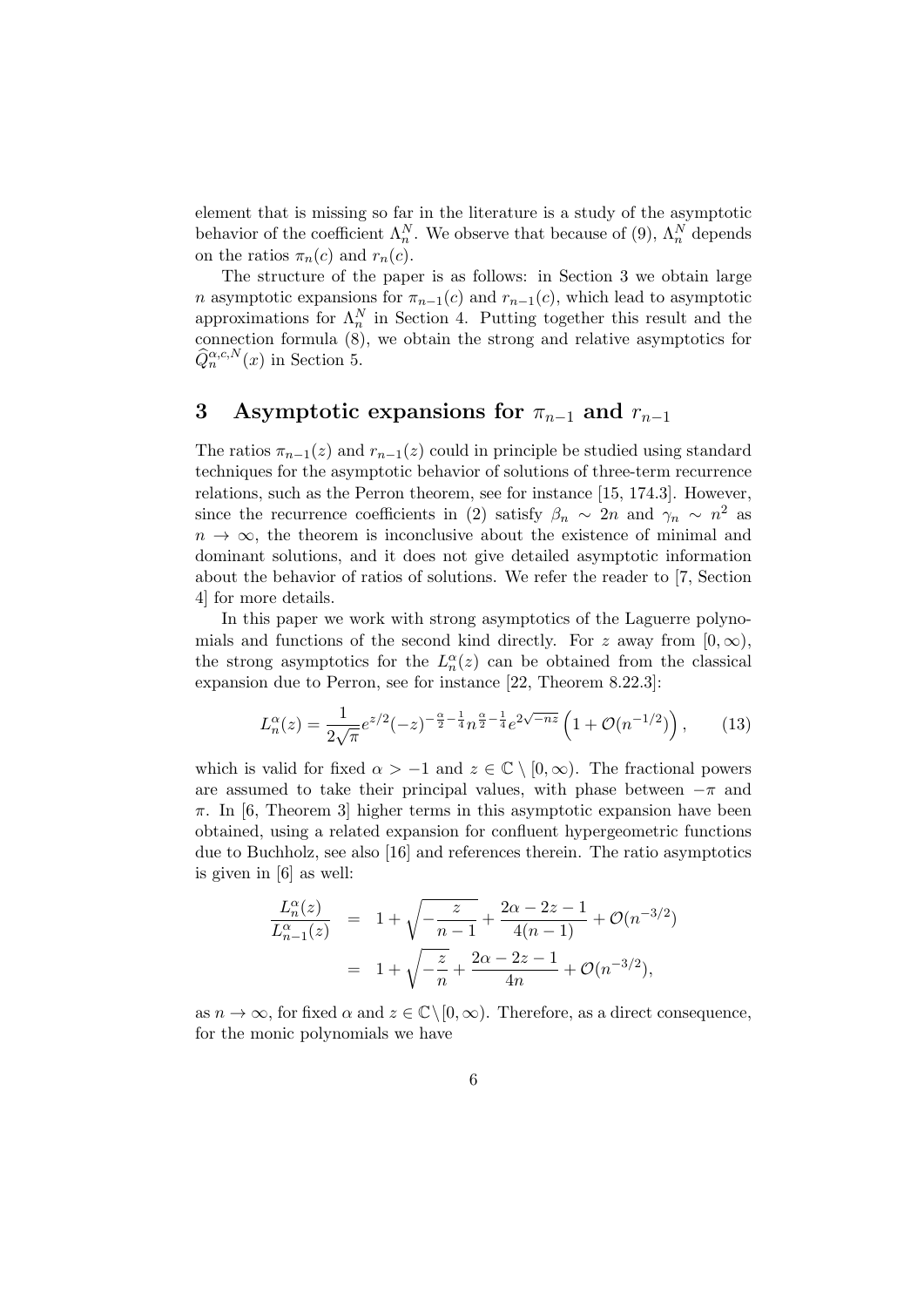$$
\pi_{n-1}(z) = \frac{\widehat{L}_n^{\alpha}(z)}{\widehat{L}_{n-1}^{\alpha}(z)} = -n \frac{L_n^{\alpha}(z)}{L_{n-1}^{\alpha}(z)} = -n - \sqrt{-zn} + \frac{2z - 2\alpha + 1}{4} + \mathcal{O}(n^{-1/2}),\tag{14}
$$

as  $n \to \infty$ .

Regarding the asymptotic behavior of the functions of the second kind, we present the following result:

**Proposition 2** Given  $\alpha > -1$ , the functions of the second kind  $\widehat{F}_n^{\alpha}(z)$ , defined by  $(5)$ , satisfy

$$
\widehat{F}_n^{\alpha}(z) = (-1)^n \sqrt{\pi} (-z)^{\frac{\alpha}{2} - \frac{1}{4}} e^{-z/2 - 2\sqrt{-zn}} \Gamma(n + \alpha + 1) n^{-\frac{\alpha}{2} - \frac{1}{4}} \times \left[ e_0 + \frac{e_1}{\sqrt{-zn}} + \frac{e_2}{-zn} + \mathcal{O}(n^{-3/2}) \right], \qquad n \to \infty.
$$
\n(15)

The expansion is valid for bounded  $z \in \mathbb{C} \setminus [0,\infty)$ , with principal values of the power functions. The first few coefficients  $e_i$  are

$$
e_0(\alpha, z) = 1,
$$
  
\n
$$
e_1(\alpha, z) = \frac{12\alpha^2 - 3 - 24z(1 - \alpha) - 4z^2}{48},
$$
  
\n
$$
e_2(\alpha, z) = \frac{16z^4 + 192(1 - \alpha)z^3 + 24(20\alpha^2 - 48\alpha + 13)z^2}{4608} + \frac{144(\alpha - 1)(2\alpha + 1)(2\alpha + 3)z + 9(4\alpha^2 - 1)(4\alpha^2 - 9)}{4608}.
$$

Proof. In order to get the previous result, there are at least two possibilities: use the expression of  $\widehat{F}_n^{\alpha}(c)$  in terms of Kummer functions, see (6), or deduce its asymptotic behavior from the Deift–Zhou steepest descent method applied to the corresponding Riemann–Hilbert problem, see the work of Vanlessen [26] and the monograph by Deift [8]. In the sequel, we elaborate on the first approach.

Following the ideas exposed in [24], we use the integral representation for the Kummer U-function:

$$
U(a, b, z) = \frac{1}{\Gamma(a)} \int_0^\infty e^{-zt} t^{a-1} (1+t)^{b-a-1} dt,
$$

which holds for  $\text{Re } a, \text{Re } z > 0$ , see also [1, 13.4.4]. The transformation  $t/(1+t) = e^{-\tau}$  gives

$$
U(a,b,z) = \frac{e^{z/2}}{\Gamma(a)} \int_0^\infty e^{-a\tau - z/\tau} \tau^{-b} f(\tau) d\tau,
$$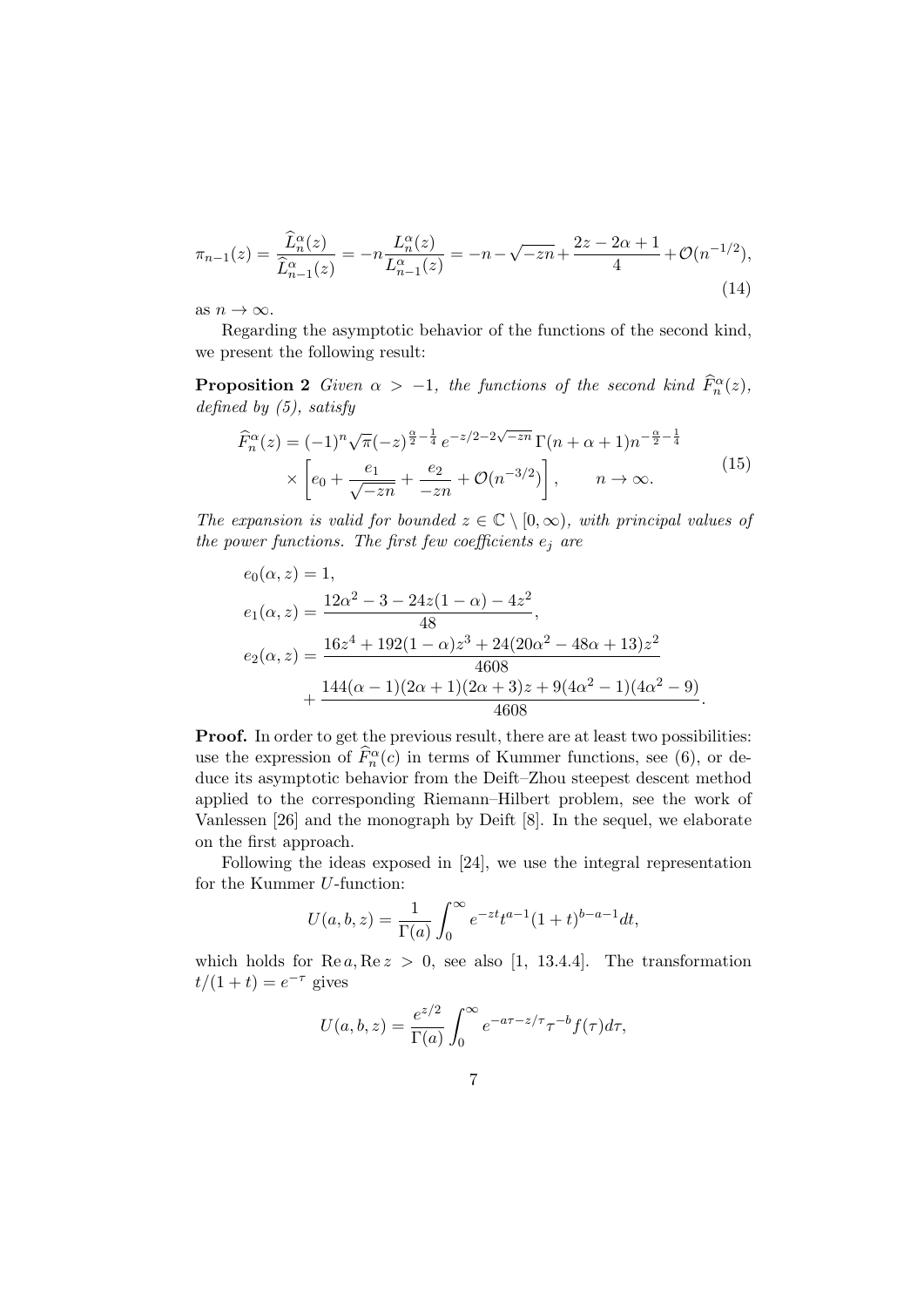where

$$
f(\tau) = e^{z\mu(\tau)} \left(\frac{\tau}{1 - e^{-\tau}}\right)^b
$$
,  $\mu(\tau) = \frac{1}{\tau} - \frac{1}{e^{\tau} - 1} - \frac{1}{2}$ .

The function  $f(\tau)$  is analytic for  $|\tau| < 2\pi$ , and therefore it admits a power series expansion around the origin of the form

$$
f(\tau) = \sum_{m=0}^{\infty} d_m(b, z) \tau^m.
$$
 (16)

Integration term by term, invoking the classical Watson lemma, [20, 25], gives an expansion of the U-function of the form

$$
U(a, b, z) = \sum_{m=0}^{M-1} d_m(b, z) \phi_m(a, b, z) + R_M(a, b, z),
$$

where the asymptotic sequence is

$$
\phi_m(a,b,z) = \frac{2\,e^{z/2}}{\Gamma(a)}\left(\frac{z}{a}\right)^{\frac{m+1-b}{2}}K_{m+1-b}(2(az)^{1/2}),
$$

in terms of modified Bessel functions, using the fact that

$$
K_{\nu}(2(z\zeta)^{1/2}) = \frac{1}{2} \left(\frac{\zeta}{z}\right)^{-\nu/2} \int_0^{\infty} e^{-z\tau - \zeta/\tau} \tau^{-\nu - 1} d\tau,
$$

valid for Re z, Re  $\zeta > 0$ . Also, we have  $R_M(a, b, z) = \mathcal{O}(\phi_M(a, b, z))$  as  $a \to \infty$ , uniformly with respect to z in compact sets in  $z \geq 0$  and uniformly with respect to b in compact sets of  $\mathbb{R}$ . We assume, following [24, §2.1] that M is large enough, in particular  $M > b$ .

If we replace  $b = 1 - \alpha$ , symbolic computation gives

$$
d_0(\alpha, z) = 1,
$$
  
\n
$$
d_1(\alpha, z) = \frac{6(1 - \alpha) - z}{12},
$$
  
\n
$$
d_2(\alpha, z) = \frac{z^2 - 12(1 - \alpha)z + 12(\alpha - 1)(3\alpha - 2)}{288},
$$
  
\n
$$
d_3(\alpha, z) = \frac{-5z^3 - 90(1 - \alpha)z^2 - 36(15\alpha^2 + 25\alpha + 8)z - 1080\alpha(\alpha - 1)^2}{51840},
$$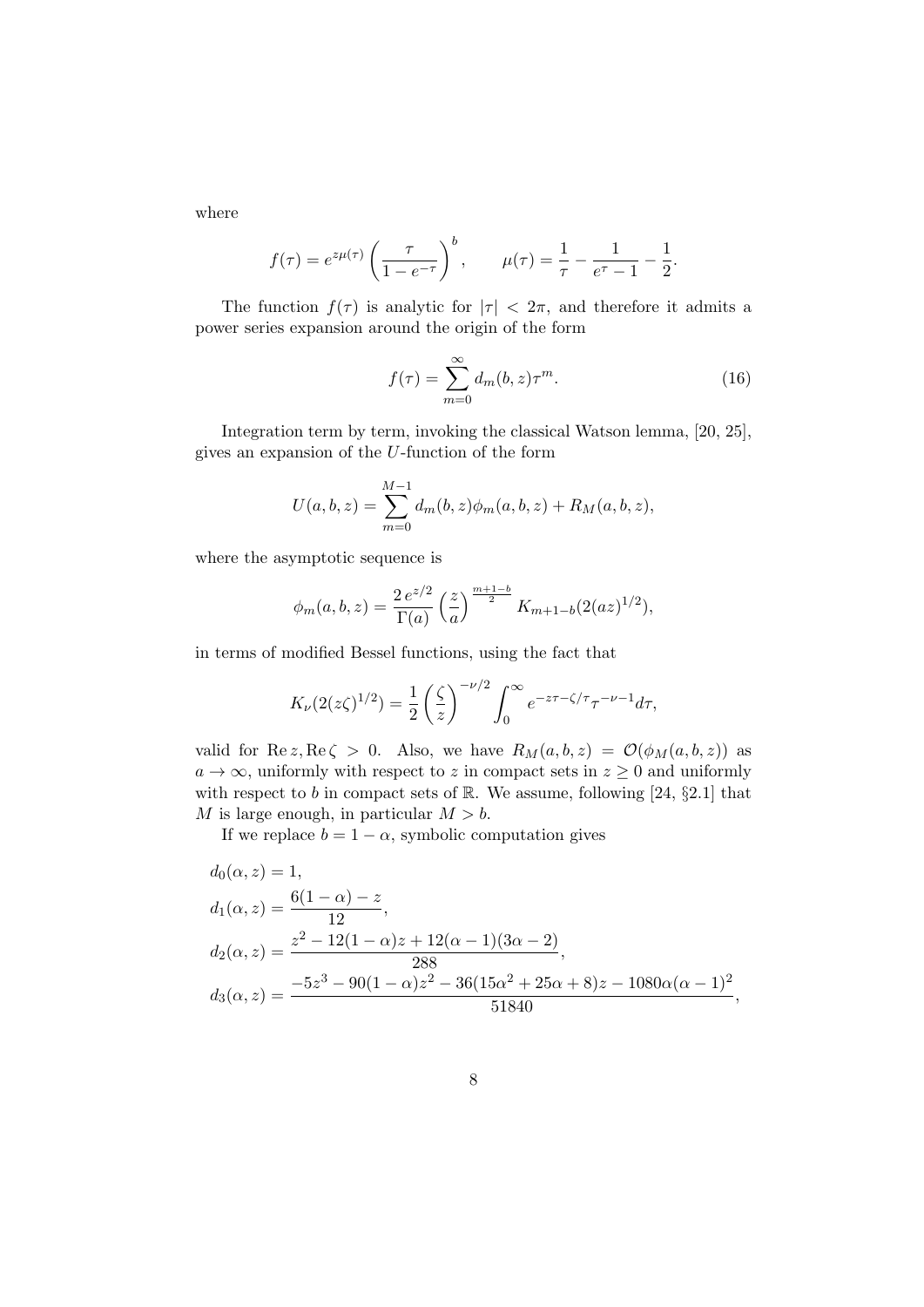and so on, for the coefficients in the series expansion  $(16)$ . Replacing a by  $n + 1$  in the asymptotic sequence, we obtain

$$
\phi_m(n,\alpha,z) = \frac{2\,e^{z/2}}{n!} \left(\frac{z}{n+1}\right)^{\frac{m+\alpha}{2}} K_{m+\alpha}(2((n+1)z)^{1/2}).\tag{17}
$$

As a consequence, using (6) and (17), we have

$$
\begin{aligned} \widehat{F}_n^{\alpha}(z) &= (-1)^n n! \Gamma(n+\alpha+1) \, U(n+1, 1-\alpha, z e^{\pm \pi i}) \\ &= 2e^{-z/2} (-1)^n \Gamma(n+\alpha+1) \left[ S_M(n, \alpha, z e^{\pm \pi i}) + R_M(n, \alpha, z e^{\pm \pi i}) \right], \end{aligned}
$$

as  $n \to \infty$ , where

$$
S_M(n, \alpha, z e^{\pm \pi i}) = \sum_{m=0}^{M-1} d_m(\alpha, -z) \left(\frac{z e^{\pm \pi i}}{n+1}\right)^{\frac{m+\alpha}{2}} K_{m+\alpha}(2((n+1) z e^{\pm \pi i})^{1/2}),
$$

and  $R_M(n, \alpha, z e^{\pm \pi i})$  is the remainder. Once again, we take plus sign if  $-\pi < \arg z \leq 0$  and minus sign if  $0 < \arg z \leq \pi$ .

It is possible to re-expand this asymptotic series in inverse powers of  $n$ . using the asymptotics of the modified Bessel functions for large values of the argument and fixed order  $\nu$ , see [1, 10.40.2], we have

$$
K_{\nu}(z) \sim \left(\frac{\pi}{2z}\right)^{1/2} e^{-z} \sum_{\ell=0}^{\infty} \frac{a_{\ell}(\nu)}{z^{\ell}}, \qquad z \to \infty,
$$

where  $a_0(\nu) = 1$  and for  $\ell > 1$ ,

$$
a_{\ell}(\nu) = \frac{(4\nu^2 - 1)(4\nu^2 - 3^2)\cdots(4\nu^2 - (2\ell - 1)^2)}{8^{\ell}\ell!}.
$$

So, if we denote  $s_n = 2((n+1)ze^{\pm \pi i})^{1/2}$ , we have

$$
K_{m+\alpha}(s_n) \sim \left(\frac{\pi}{2s_n}\right)^{1/2} e^{-s_n} \sum_{\ell=0}^{\infty} \frac{a_{\ell}(m+\alpha)}{s_n^{\ell}}.
$$

Note that  $s_n = 2\sqrt{nze^{\pm \pi i}} (1 + \mathcal{O}(n^{-1}))$  as  $n \to \infty$ . Assembling all the previous results and expanding in inverse powers of  $n$ , we arrive at Proposition 2.  $\blacksquare$ 

Remark 1 We observe that the leading term in this expansion is consistent with the results in [11, 19], bearing in mind that we are working with monic polynomials. We also note that the exponential factor is erroneously corrected in Proposition 3.2 (a) in the first reference.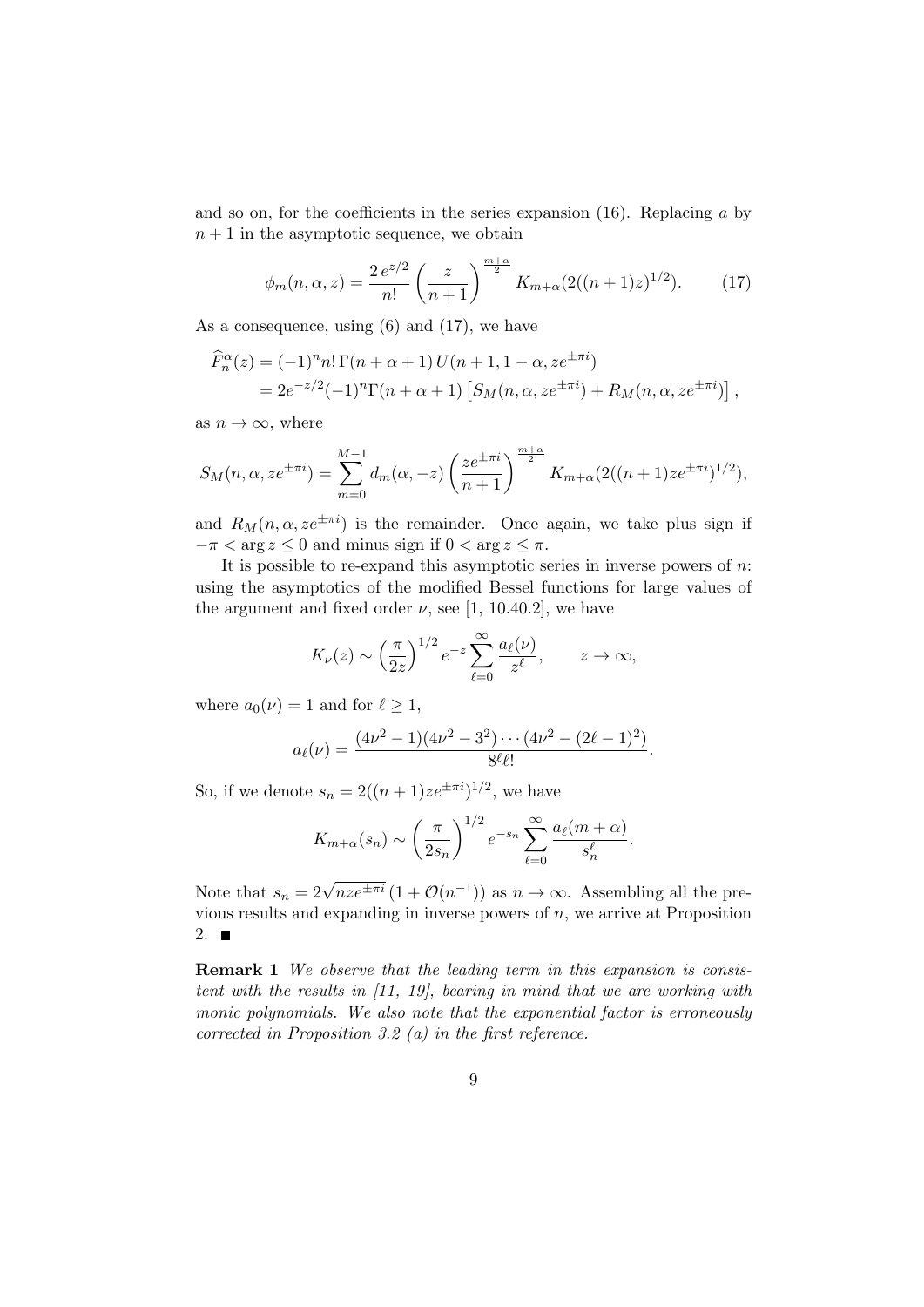As a direct consequence, and using symbolic computation, we have an asymptotic expansion for the ratio of consecutive functions of the second kind:

**Proposition 3** As  $n \to \infty$ , the ratio asymptotics of the Laguerre functions of the second kind is given by

$$
r_{n-1}(z) = \frac{\widehat{F}_n^{\alpha}(z)}{\widehat{F}_{n-1}^{\alpha}(z)} = -n + \sqrt{-zn} + \frac{2z - 2\alpha + 1}{4} + \mathcal{O}(n^{-1/2}),
$$

where  $\alpha > -1$  and  $z \in \mathbb{C} \setminus [0, \infty)$ .

Proof. The result follows from Proposition 2, using symbolic computation to manipulate the asymptotic expansions. We remark that division by  $\widehat{F}_{n-1}^{\alpha}(z)$  is allowed for z away from the positive real axis, bearing in mind (6) and the fact that the Kummer function  $U(a, b, z)$  does not have zeros for  $|\arg z| < \pi$  if a is positive, see [1, §13.9].  $\blacksquare$ 

#### 4 Asymptotic behavior of  $\Lambda_n^N$ n

The main result of this section is the following:

**Proposition 4** Let  $c \in (-\infty, 0)$ ,  $\alpha > -1$  and  $N \ge 0$  be fixed parameters, then

$$
\Lambda_n^N = n + \sqrt{-cn} + \frac{2\alpha - 2c - 1}{4} + \mathcal{O}(n^{-1/2}), \qquad n \to \infty,
$$
 (18)

if  $N > 0$ , and

$$
\Lambda_n^0 = -r_{n-1} = n - \sqrt{-cn} + \frac{2\alpha - 2c - 1}{4} + \mathcal{O}(n^{-1/2}), \qquad n \to \infty.
$$
 (19)

**Proof.** We deduce this result from the asymptotic expansions derived before: combining (13) with (15), we obtain

$$
\widehat{L}_{n-1}^{\alpha}(c)\widehat{F}_{n-1}^{\alpha}(c) = \frac{1}{2\sqrt{-cn}}\,\Gamma(n)\Gamma(n+\alpha)\left(1+\mathcal{O}(n^{-1})\right).
$$

as  $n \to \infty$ . It can be checked that the term of order  $\mathcal{O}(n^{-1/2})$ , which is to be expected here, is actually equal to 0. Also,

$$
\begin{split} \widehat{L}_{n-1}^{\alpha}(c)^{2} &= \frac{D_{\alpha,c}}{2\sqrt{-cn}} \,\Gamma(n)^{2} n^{\alpha} e^{4\sqrt{-cn}} \left( 1 + \mathcal{O}(n^{-1/2}) \right), \\ &= \frac{D_{\alpha,c}}{2\sqrt{-cn}} \,\Gamma(n) \Gamma(n+\alpha) e^{4\sqrt{-cn}} \left( 1 + \mathcal{O}(n^{-1/2}) \right), \end{split}
$$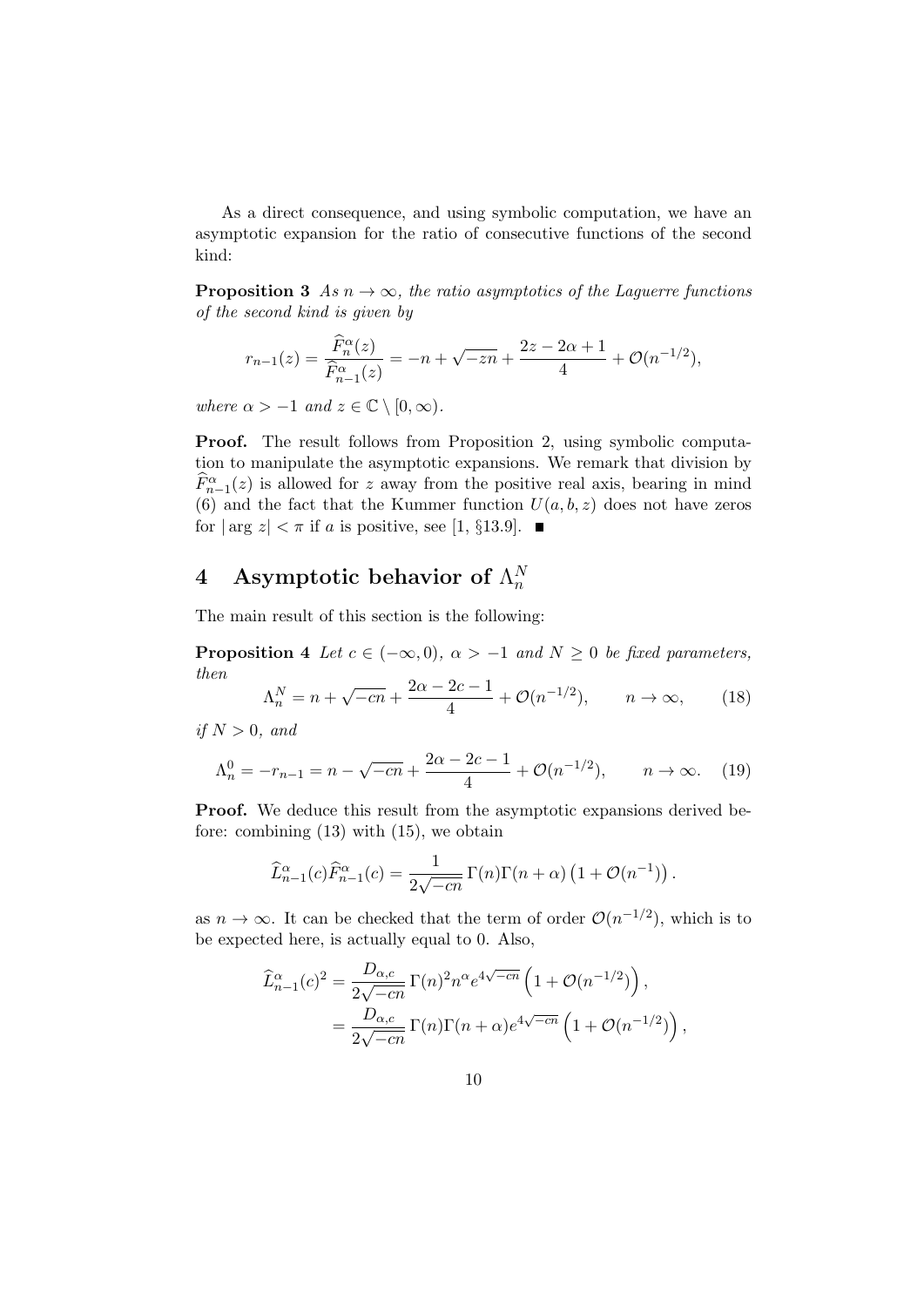using the fact that  $\Gamma(n+\alpha)/\Gamma(n) = n^{\alpha}(1+\mathcal{O}(n^{-1}))$ , as  $n \to \infty$ , and the notation

$$
D_{\alpha,c} = \frac{e^c(-c)^{-\alpha}}{2\pi}.
$$

Putting everything together and using the results in [6], we have

$$
\Lambda_n^N = -\frac{2\sqrt{-cn}}{1 + \mathcal{O}(n^{-1}) - ND_{\alpha,c}e^{4\sqrt{-cn}}(1 + \mathcal{O}(n^{-1/2}))} + n\frac{L_n^{\alpha}(c)}{L_{n-1}^{\alpha}(c)},
$$
  
= 
$$
-\frac{2\sqrt{-cn}}{1 + \mathcal{O}(n^{-1}) - ND_{\alpha,c}e^{4\sqrt{-cn}}(1 + \mathcal{O}(n^{-1/2}))}
$$

$$
+ n + \sqrt{-cn} + \frac{2\alpha - 2c - 1}{4} + \mathcal{O}(n^{-1/2}),
$$

It is important to observe that if  $N > 0$ , the first term in the previous sum is exponentially small in  $n$ , so it does not contribute to the final result. However, if  $N = 0$  the first term does contribute, since the exponential term is not present, and then we have the difference in sign in the subleading term given in Proposition 4.

## 5 Asymptotics for  $\widehat{Q}_n^{\alpha,c,N}(z)$

Using the estimates for  $\Lambda_n^N$  (18) and (19), we describe first the strong asymptotics for  $\widehat{Q}_n^{\alpha,c,N}(z)$ , for z away from the interval of orthogonality (outer asymptotics):

**Proposition 5** Given fixed values of  $N \geq 0$ ,  $\alpha > -1$ ,  $c \in (-\infty, 0)$  and  $z \in \mathbb{C} \setminus [0,\infty)$ , as  $n \to \infty$ , the monic polynomials  $\widehat{Q}_n^{\alpha,c,N}(z)$  verify the following strong asymptotics

$$
\widehat{Q}_n^{\alpha,c,N}(z) = \frac{(-1)^n n!}{2\sqrt{\pi}} e^{z/2 + 2\sqrt{-nz}} (-z)^{-\frac{\alpha}{2} - \frac{1}{4}} n^{\frac{\alpha}{2} - \frac{3}{4}} \left(\sqrt{-z} \mp \sqrt{-c}\right) \left(1 + \mathcal{O}(n^{-1/2})\right),\tag{20}
$$

and the following ratio asymptotics with respect to monic Laquerre polynomials:

$$
\frac{\widehat{Q}_n^{\alpha,c,N}(z)}{\widehat{L}_n^{\alpha}(z)} = \frac{\sqrt{-z} \mp \sqrt{-c}}{\sqrt{n}} - \frac{(\sqrt{-z} \mp \sqrt{-c})^2}{2n} + \mathcal{O}(n^{-3/2}).\tag{21}
$$

In both cases, the upper sign corresponds to the case  $N > 0$  and the lower sign to  $N = 0$ .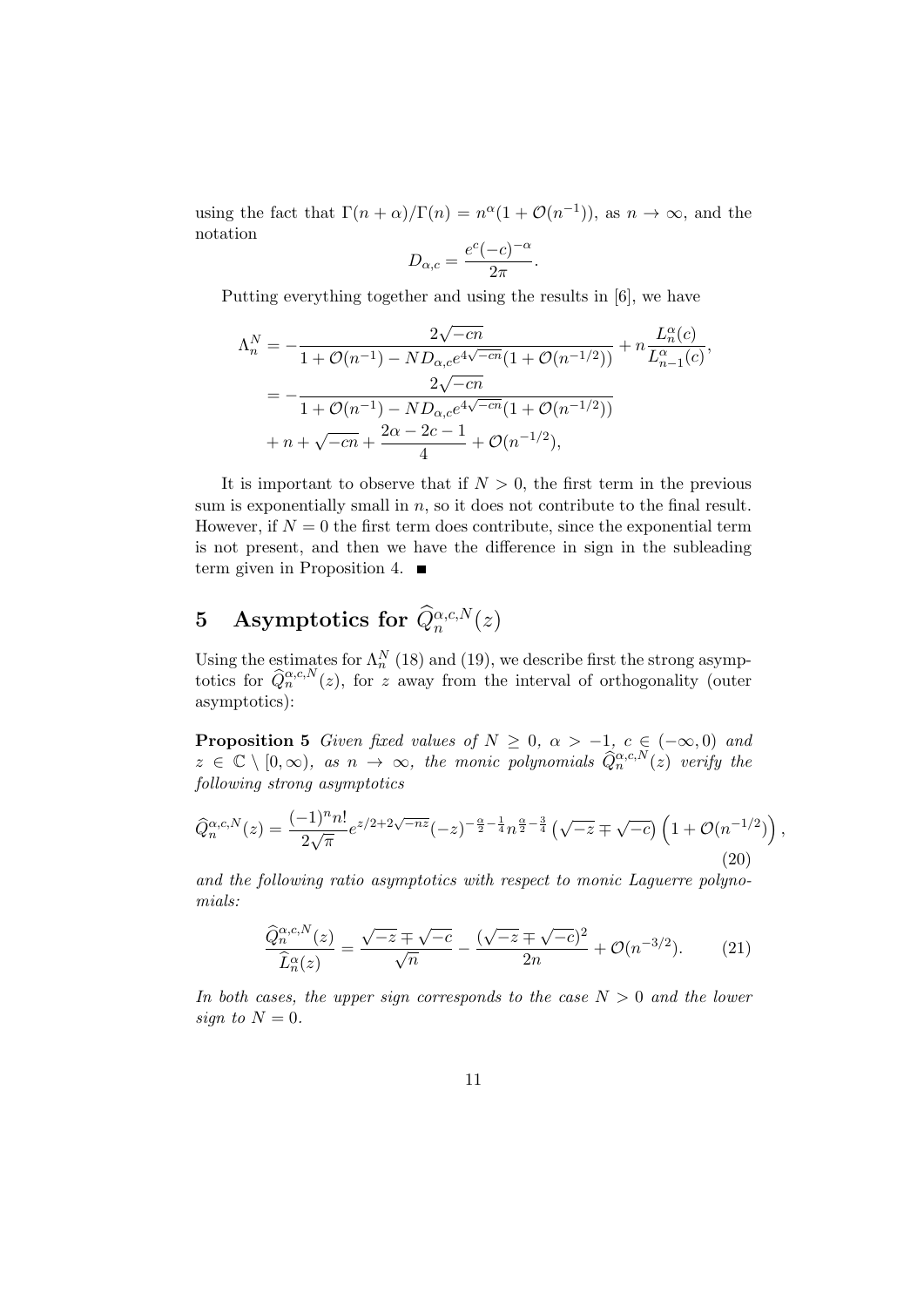**Proof.** We rewrite the connection formula  $(8)$  as follows:

$$
\widehat{Q}_n^{\alpha,c,N}(z) = \left(1 + \Lambda_n^N \frac{\widehat{L}_{n-1}^{\alpha}(z)}{\widehat{L}_n^{\alpha}(z)}\right) \widehat{L}_n^{\alpha}(z),\tag{22}
$$

and we use the information obtained so far. Observe that division by  $\widehat{L}_n^{\alpha}(z)$ does not cause any problem, since the zeros of this polynomial are contained in  $[0, \infty)$ . From  $(14)$ , we deduce

$$
\frac{\widehat{L}_{n-1}^{\alpha}(z)}{\widehat{L}_{n}^{\alpha}(z)} = -\frac{1}{n} \left[ 1 - \sqrt{-\frac{z}{n}} + \frac{1 - 2z - 2\alpha}{4n} + \mathcal{O}(n^{-3/2}) \right], \qquad n \to \infty,
$$

and combining this with the asymptotic behavior for  $\Lambda_n^N$  given by Proposition 4 and  $(14)$ , we obtain  $(20)$ . Then formula  $(21)$  for the relative asymptotic behavior is a direct consequence of  $(22)$ .

We remark that this is consistent with the result in [11, Proposition 3.4 a)], taking  $N = 0$  and  $M = 1$ .

Applying the connection formula again, but with the inner asymptotic expansion for Laguerre polynomials, we can obtain strong asymptotics of  $\widehat{Q}_n^{\alpha,c,N}(x)$  for  $x \in (0,\infty)$ .

**Proposition 6** Given fixed values of  $N \geq 0$ ,  $\alpha > -1$ ,  $c \in (-\infty, 0)$  and x in compact intervals of  $(0, \infty)$ , as  $n \to \infty$ , the monic polynomials  $\widehat{Q}_n^{\alpha,c,N}(x)$ verify the following strong asymptotics

$$
\widehat{Q}_n^{\alpha,c,N}(x) = (-1)^{n+1} n! \frac{n^{\alpha/2 - 3/4} e^{x/2}}{\sqrt{\pi} x^{\alpha/2 + 1/4}} \left[ \sqrt{x} \sin \theta_n^{\alpha}(x) \pm \sqrt{-c} \cos \theta_n^{\alpha}(x) + \mathcal{O}(n^{-1/2}) \right],
$$
\n(23)

where the phase function is

$$
\theta_n^{\alpha}(x) = 2\sqrt{nx} - \left(\frac{\alpha}{2} + \frac{1}{4}\right)\pi,\tag{24}
$$

and again the upper sign corresponds to the case  $N > 0$  and the lower sign to  $N = 0$ .

**Proof.** We rewrite  $(8)$  as follows:

$$
\widehat{Q}_n^{\alpha,c,N}(x) = \left(1 - \frac{\Lambda_n^N}{n}\right) \widehat{L}_n^{\alpha}(x) + \frac{\Lambda_n^N}{n} \widehat{L}_n^{\alpha-1}(x),\tag{25}
$$

where we have used the following identity for standard Laguerre polynomials:

$$
L_{n-1}^{\alpha}(z) = L_n^{\alpha}(z) - L_n^{\alpha - 1}(z),
$$
\n(26)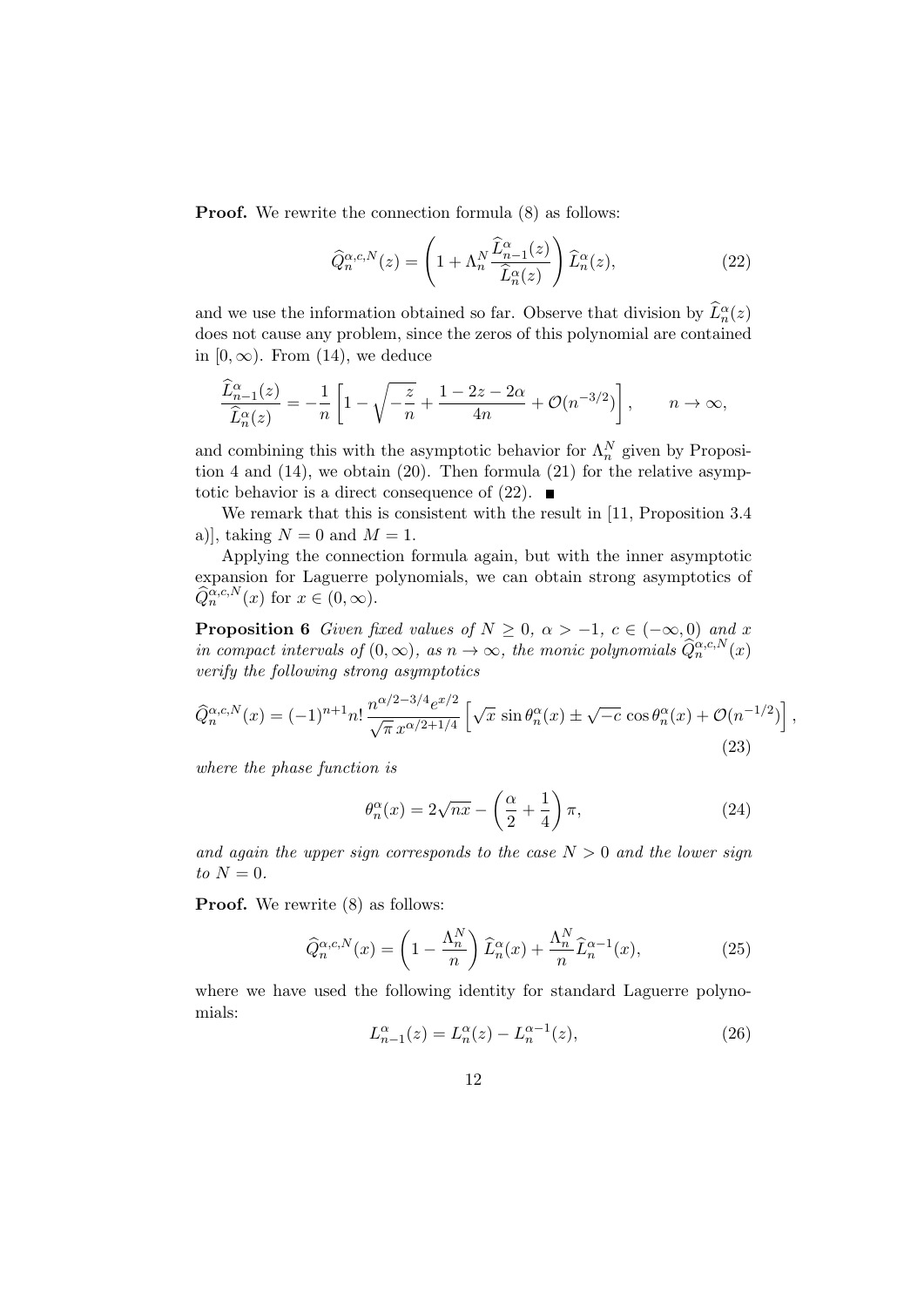see for example  $[1, 18.9.13]$ . Then, we use the classical Fejer formula for Laguerre polynomials, see [22, Theorems 8.22.1, 8.22.2], adapted to the monic case:

$$
\widehat{L}_n^{\alpha}(x) = (-1)^n n! \frac{n^{\alpha/2 - 1/4} e^{x/2}}{\sqrt{\pi} x^{\alpha/2 + 1/4}} \left[ \cos \theta_n^{\alpha}(x) + \mathcal{O}(n^{-1/2}) \right],\tag{27}
$$

valid for x in compact intervals of  $(0, \infty)$ , with phase function (24).

From the asymptotic expansion of  $\Lambda_n^N$  we deduce that

$$
1 - \frac{\Lambda_n^N}{n} = \mp \sqrt{\frac{-c}{n}} + \mathcal{O}(n^{-1}), \qquad \frac{\Lambda_n^N}{n} = 1 \pm \sqrt{\frac{-c}{n}} + \mathcal{O}(n^{-1}),
$$

where the upper sign corresponds to the case  $N > 0$  and the lower sign to  $N = 0$ . Using this information and (27), we expand as  $n \to \infty$  in (25), bearing in mind that from the definition  $\cos \theta_n^{\alpha-1}(x) = -\sin \theta_n^{\alpha}(x)$ , and we arrive at the result.  $\blacksquare$ 

Another useful asymptotic behavior that one can find in the literature is the Mehler-Heine type formulas. Is very well known that for  $j \in \mathbb{N} \cup \{0\}$ , the standard Laguerre polynomials verify

$$
\lim_{n \to \infty} \frac{L_n^{(\alpha)}(z/(n+j))}{n^{\alpha}} = z^{-\alpha/2} J_{\alpha} \left(2\sqrt{z}\right),\tag{28}
$$

uniformly for z in compact subsets of C, see [22, Theorem 8.1.3], where  $J_{\alpha}$  is the Bessel function of the first kind, and the square root takes its principal value. Using this result, we can prove the following:

**Proposition 7** For given values of  $N \geq 0, \alpha > -1, c \in (-\infty, 0)$  and z in compact subsets of  $\mathbb{C}$ , the polynomials  $\widehat{Q}_n^{\alpha,c,N}(z)$  verify

$$
\lim_{n \to \infty} \frac{(-1)^n}{n!} \frac{\widehat{Q}_n^{\alpha,c,N}(z/n)}{n^{\alpha-1/2}} = \mp \sqrt{-c} J_\alpha \left(2\sqrt{z}\right),\tag{29}
$$

where the upper sign corresponds to the case  $N > 0$  and the lower sign to  $N = 0$ .

Proof. In order to prove (29), we start with the connection formula (8) for monic polynomials. In terms of standard Laguerre polynomials, recall (1), we have

$$
\frac{(-1)^n}{n!} \widehat{Q}_n^{\alpha}(z/n) = L_n^{\alpha}(z/n) - \frac{\Lambda_n^N}{n} L_{n-1}^{\alpha}(z/n)
$$

$$
= \left(1 - \frac{\Lambda_n^N}{n}\right) L_n^{\alpha}(z/n) + \frac{\Lambda_n^N}{n} L_n^{\alpha-1}(z/n),
$$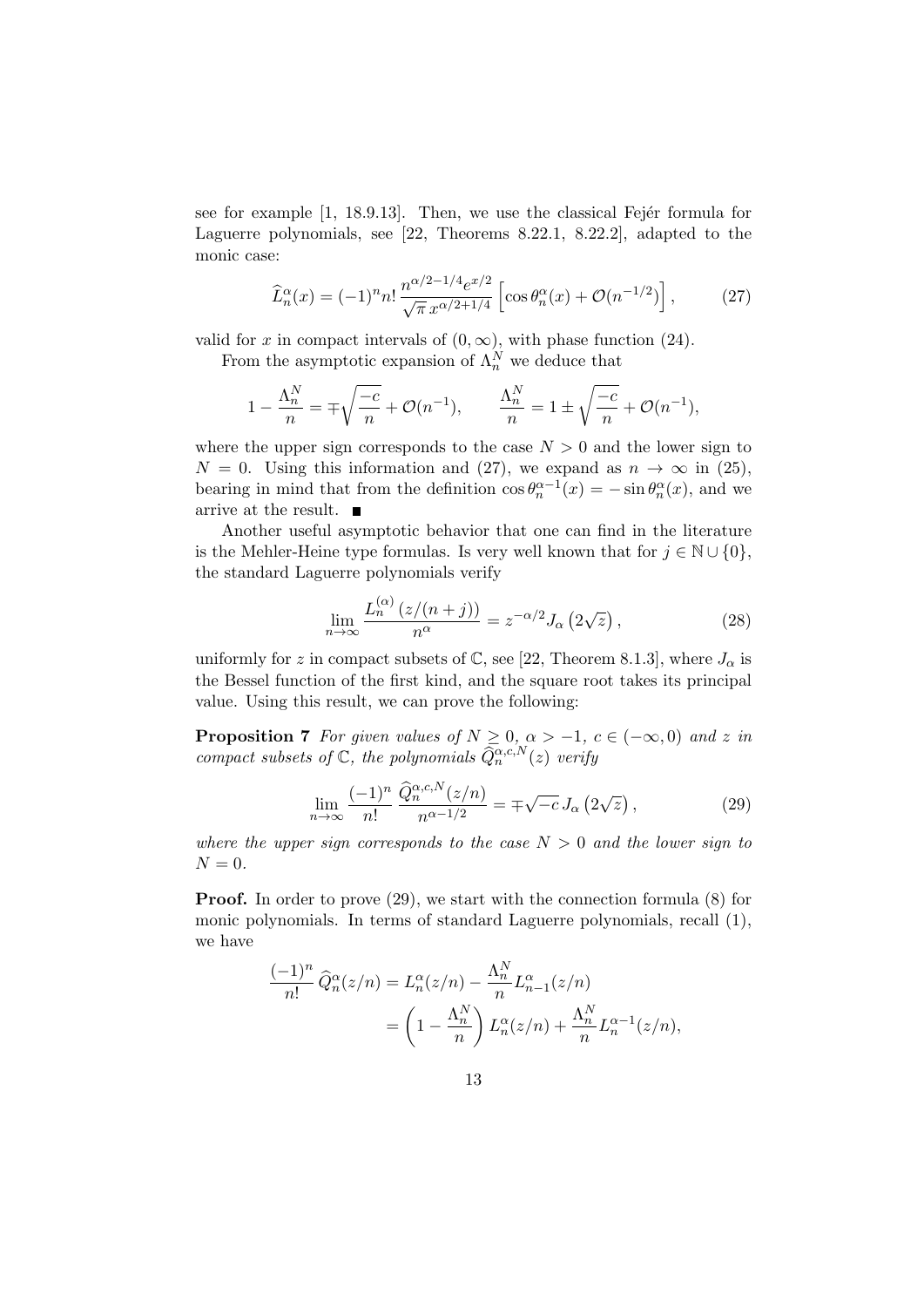where we have used (26) again. Consequently,

$$
\frac{(-1)^n}{n!} \frac{\hat{Q}_n^{\alpha}(z/n)}{n^{\alpha}} = \left(1 - \frac{\Lambda_n^N}{n}\right) \frac{L_n^{\alpha}(z/n)}{n^{\alpha}} + \frac{\Lambda_n^N}{n^2} \frac{L_n^{\alpha-1}(z/n)}{n^{\alpha-1}}.
$$
 (30)

Next, using the asymptotic expansion for  $\Lambda_n^N$ , we deduce that as  $n \to \infty$ ,

$$
1 - \frac{\Lambda_n^N}{n} = \mp \sqrt{\frac{-c}{n}} + \mathcal{O}(n^{-1}), \qquad \frac{\Lambda_n^N}{n^2} = \mathcal{O}(n^{-1}),
$$

where the upper sign corresponds to the case  $N > 0$  and the lower sign to  $N = 0$ . Then multiplication by  $n^{1/2}$  in (30) and the use of the Mehler–Heine asymptotics for Laguerre polynomials (28) give the result.  $\blacksquare$ 

Again, we note that this is consistent with [11, Proposition 3.4 b)], taking  $N = 0$  and  $M = 1$ .

#### 6 Three-term recurrence relation

The monic Laguerre polynomials satisfy the three-term recurrence relation (2), and from that we can obtain an analogous recurrence for the perturbed polynomials  $\widehat{Q}_n^{\alpha,c,N}(x)$ . This result follows from the ones in the references [4, 28], but for the benefit of the reader we include here a short proof for the case of Laguerre-Geronimus polynomials.

**Proposition 8** The polynomials  $\widehat{Q}_n^{\alpha,c,N}(x)$  satisfy a three term recurrence relation

$$
\widehat{Q}_{n+1}^{\alpha,c,N}(x) = (x - \widetilde{\beta}_n) \widehat{Q}_n^{\alpha,c,N}(x) - \widetilde{\gamma}_n \widehat{Q}_{n-1}^{\alpha,c,N}(x),\tag{31}
$$

where the coefficients are given by

$$
\tilde{\beta}_n = \beta_n + \Lambda_n^N - \Lambda_{n+1}^N,
$$
  

$$
\tilde{\gamma}_n = \frac{\Lambda_n^N}{\Lambda_{n-1}^N} \gamma_{n-1},
$$

and  $\beta_n$  and  $\gamma_n$  are given by (3).

**Proof.** Let us denote by  $\tilde{\beta}$  and  $\tilde{\gamma}$  the coefficients of the three term recurrence relation for the polynomials  $\widehat{Q}_n^{\alpha,c,N}(x)$ :

$$
x\widehat{Q}_n^{\alpha,c,N}(x) = \widehat{Q}_{n+1}^{\alpha,c,N}(x) + \widetilde{\beta}_n \widehat{Q}_n^{\alpha,c,N}(x) + \widetilde{\gamma}_n \widehat{Q}_{n-1}^{\alpha,c,N}(x)
$$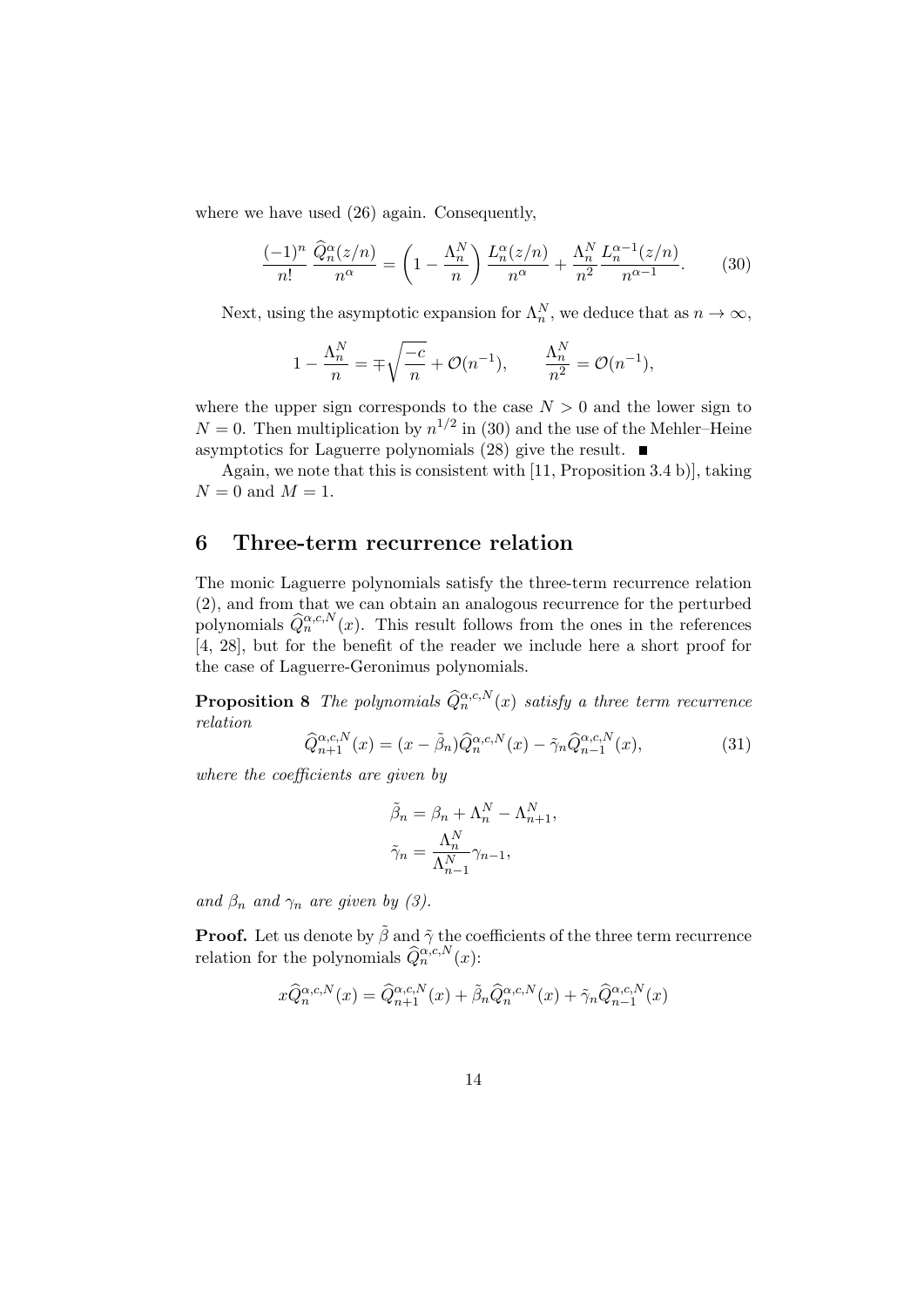Using the connection formula (8) on both sides of the previous equation we get

$$
x\widehat{L}_n^{\alpha}(x) + \Lambda_n^N x \widehat{L}_{n-1}^{\alpha}(x) = \widehat{L}_{n+1}^{\alpha}(x) + (\Lambda_{n+1}^N + \widetilde{\beta}_n) \widehat{L}_n^{\alpha}(x) + (\widetilde{\beta}_n \Lambda_n^N + \widetilde{\gamma}_n) \widehat{L}_{n-1}^{\alpha}(x) + \gamma_n \Lambda_{n-1}^N \widehat{L}_{n-2}^{\alpha}(x).
$$

We use the three-term recurrence relation for the Laguerre polynomials (2) on the left hand side of the previous equation and we obtain

$$
\begin{split} \widehat{L}_{n+1}^{\alpha}(x) + (\beta_n + \Lambda_n^N) \widehat{L}_n^{\alpha}(x) + (\gamma_n + \Lambda_n^N \beta_{n-1}) \widehat{L}_{n-1}^{\alpha}(x) + \Lambda_n^N \gamma_{n-1} \widehat{L}_{n-2}^{\alpha}(x) \\ = \widehat{L}_{n+1}^{\alpha}(x) + (\Lambda_{n+1}^N + \widetilde{\beta}_n) \widehat{L}_n^{\alpha}(x) + (\widetilde{\beta}_n \Lambda_n^N + \widetilde{\gamma}_n) \widehat{L}_{n-1}^{\alpha}(x) + \gamma_n \Lambda_{n-1}^N \widehat{L}_{n-2}^{\alpha}(x). \end{split}
$$

Since the Laguerre polynomials are a basis for the space of polynomials, we obtain the following equations

$$
\beta_n + \Lambda_n^N = \Lambda_{n+1}^N + \tilde{\beta}_n,\tag{32}
$$

$$
\gamma_n + \Lambda_n^N \beta_{n-1} = \tilde{\beta}_n \Lambda_n^N + \tilde{\gamma}_n,\tag{33}
$$

$$
\Lambda_n^N \gamma_{n-1} = \tilde{\gamma}_n \Lambda_{n-1}^N. \tag{34}
$$

The proposition follows directly from formulas (32) and (34).  $\blacksquare$ 

**Remark 2** From (33), substituting the expressions for  $\tilde{\gamma}_n$  and  $\tilde{\beta}_n$ , we obtain the following non-linear recursion for  $\Lambda_n^N$ :

$$
\Lambda_{n+1}^N - \Lambda_n^N = -\frac{\gamma_n}{\Lambda_n^N} + \frac{\gamma_{n-1}}{\Lambda_{n-1}^N} + 2
$$
\n(35)

It follows directly from (35) that

$$
\Lambda_{n+1}^N - \Lambda_2^N = \sum_{i=3}^{n+1} (\Lambda_i^N - \Lambda_{i-1}^N) = -\frac{\gamma_n}{\Lambda_n^N} + 2(n-1) + \frac{\gamma_1}{\Lambda_1^N}.
$$

This gives the following recursion for  $\Lambda_n^N$ :

$$
\Lambda_{n+1}^N = -\frac{n(n+\alpha)}{\Lambda_n^N} + 2(n-1) + \frac{\gamma_1}{\Lambda_1^N} + \Lambda_2^N. \tag{36}
$$

If we define  $\Lambda_n^N = \varrho_n^N / \varrho_{n-1}^N$ , then (36) becomes

$$
\varrho_{n+1}^N - \left(2(n-1) + \frac{\gamma_1}{\Lambda_1^N} + \Lambda_2^N\right)\varrho_n^N + n(n+\alpha)\varrho_{n-1}^N = 0. \tag{37}
$$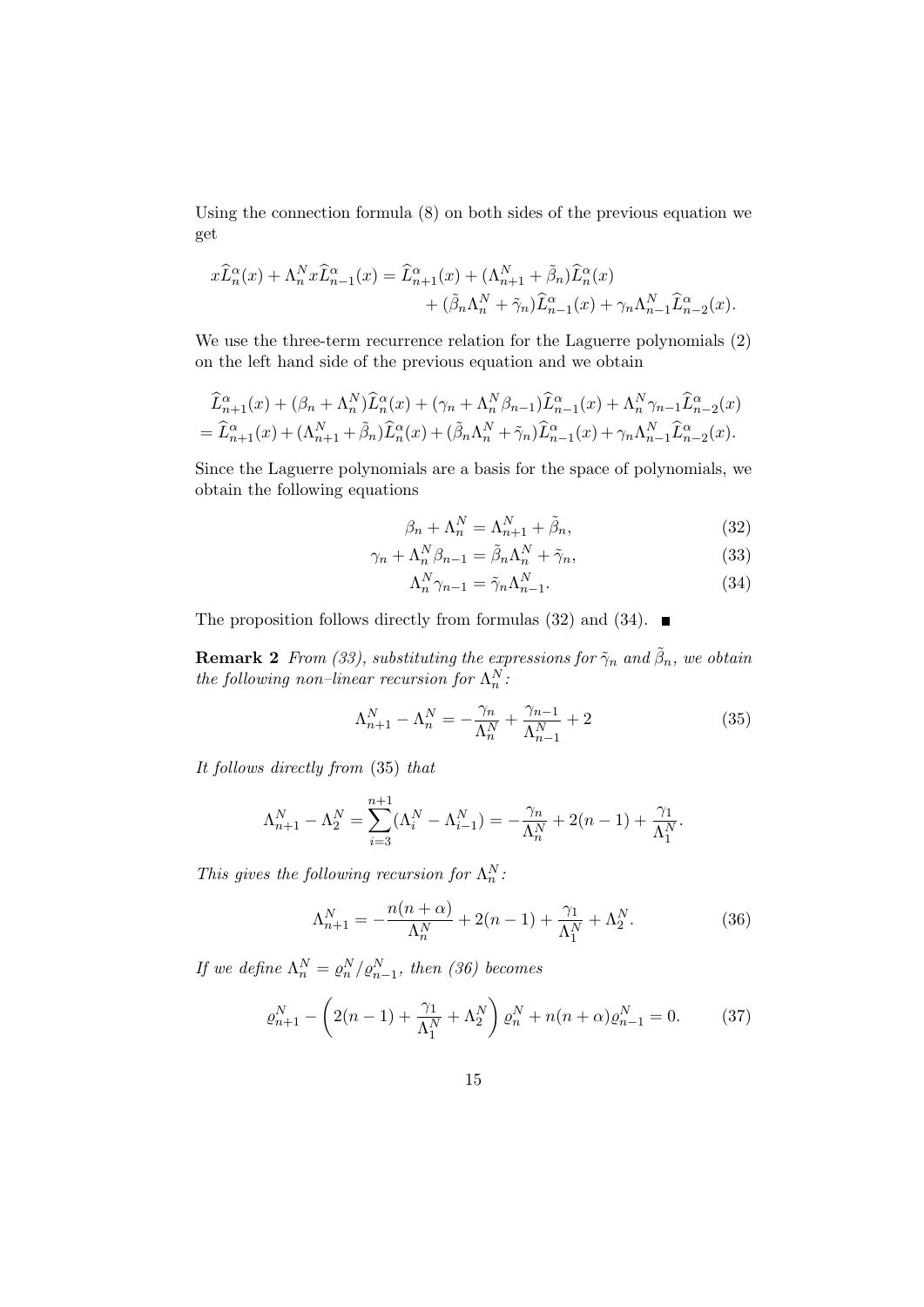From this result and the asymptotic expansion for  $\Lambda_n^N$ , see (18) and (19), it is straightforward to deduce the large  $n$  asymptotic behavior of the recurrence coefficients  $\tilde{\beta}_n$  and  $\tilde{\gamma}_n$ , in terms of the recurrence coefficients for monic Laguerre polynomials,  $\beta_n$  and  $\gamma_n$ , given by (3):

**Theorem 3** As  $n \to \infty$ , for fixed  $c \in (-\infty, 0)$  and  $N \geq 0$ , the coefficients  $\tilde{\beta}_n$  and  $\tilde{\gamma}_n$  of the three term recurrence relation for monic Laguerre-Geronimus orthogonal polynomials satisfy

$$
\tilde{\beta}_n = \left(1 - \frac{1}{2n} \mp \frac{\sqrt{-c}}{4n^{3/2}} + \mathcal{O}(n^{-2})\right)\beta_n,
$$
  

$$
\tilde{\gamma}_n = \left(1 + \frac{1}{n} \mp \frac{\sqrt{-c}}{2n^{3/2}} + \mathcal{O}(n^{-2})\right)\gamma_{n-1},
$$

where the upper sign corresponds to the case  $N > 0$  and the lower sign to the case  $N = 0$ .

## 7 Hypergeometric representation of  $\widehat{Q}_n^{\alpha,c,N}(x)$

In this section we will derive a representation of the Geronimus perturbed family of orthogonal polynomials as hypergeometric functions. For this we need the connection formula (8) together with the hypergeometric representation of the monic Laguerre polynomials, that can be obtained from [1, 18.5.12]:

$$
\widehat{L}_n^{\alpha}(x) = \frac{(-1)^n \Gamma(n + \alpha + 1)}{\Gamma(\alpha + 1)} {}_1F_1\left(\frac{-n}{\alpha + 1}; x\right)
$$

$$
= (-1)^n (\alpha + 1)_n \sum_{k=0}^{\infty} \frac{(-n)_k}{(\alpha + 1)_k} \frac{x^k}{k!},
$$
(38)

**Theorem 4** The monic polynomials  $\widehat{Q}_n^{\alpha,c,N}(x)$  have the following hypergeometric representation

$$
\widehat{Q}_n^{\alpha,c,N}(x) = C_{n,\alpha} 2F_2\bigg(\begin{matrix} -n, 1+e_n^N\\ \alpha+1, e_n^N \end{matrix};x\bigg),
$$

where

$$
C_{n,\alpha} = \left(1 - \frac{\Lambda_n^N}{n+\alpha}\right) (-1)^n (\alpha+1)_n, \quad e_n^N = \frac{n(n+\alpha-\Lambda_n^N)}{\Lambda_n^N}.
$$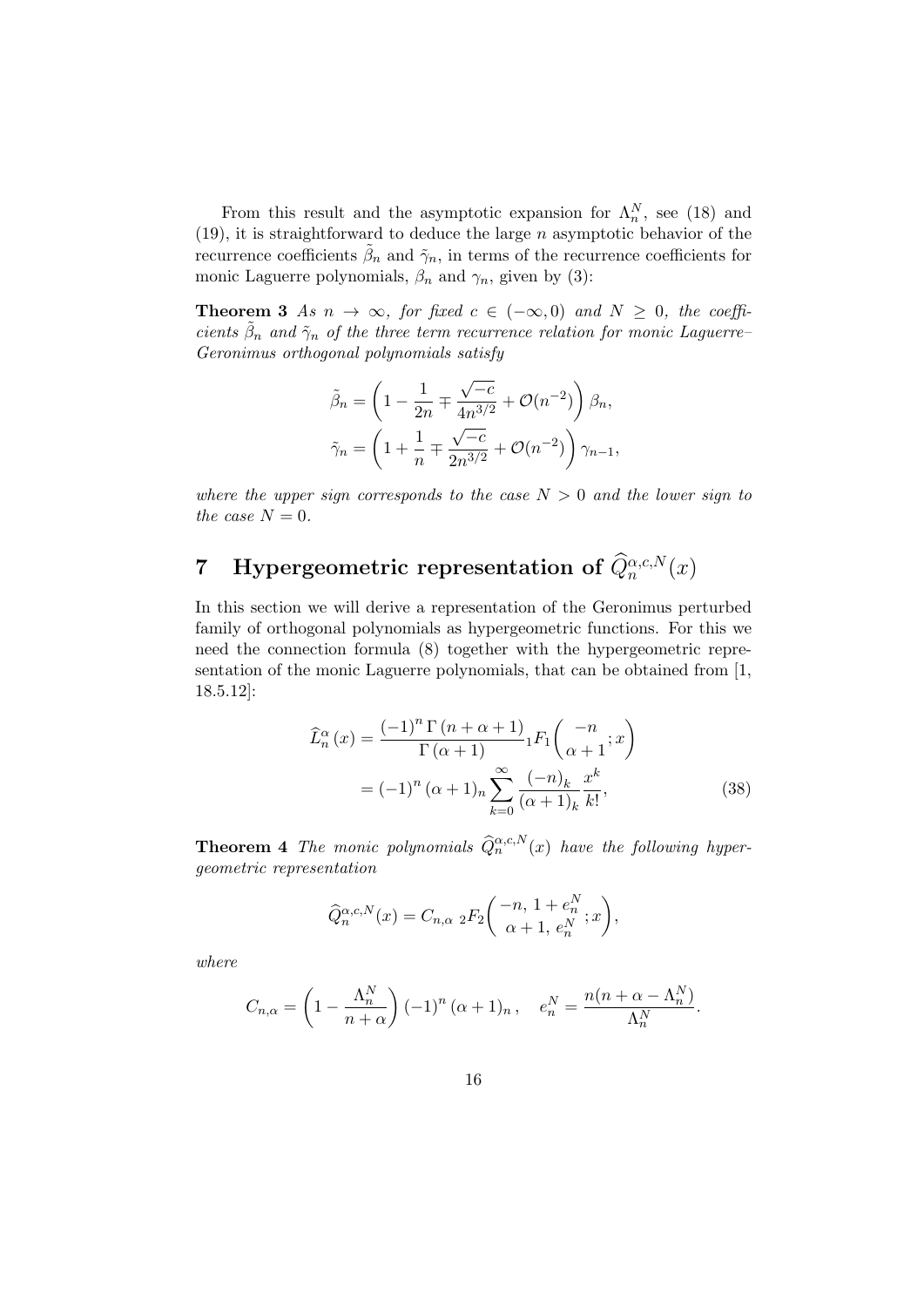Proof. It follows from the connection formula (8) and (38) that

$$
\widehat{Q}_{n}^{\alpha,c,N}(x) = (-1)^{n} (\alpha+1)_{n} \sum_{k=0}^{\infty} \frac{(-n)_{k}}{(\alpha+1)_{k}} \frac{x^{k}}{k!} + \Lambda_{n}^{N} (-1)^{n-1} (\alpha+1)_{n-1} \sum_{k=0}^{\infty} \frac{(-n+1)_{k}}{(\alpha+1)_{k}} \frac{x^{k}}{k!}.
$$

By a straightforward calculation,  $\widehat{Q}_n^{\alpha,c,N}(x)$  can be written as

$$
\widehat{Q}_n^{\alpha,c,N}(x) = (-1)^n (\alpha+1)_n \sum_{k=0}^{\infty} \left( \frac{(-n)_k}{(\alpha+1)_k} \frac{x^k}{k!} \left[ 1 - \frac{(n-k)\Lambda_n^N}{n(\alpha+n)} \right] \right). \tag{39}
$$

Next, we rewrite the expression in square brackets as

$$
1 - \frac{(k-n)\Lambda_n^N}{(-n)(\alpha+n)} = \frac{\Lambda_n^N}{n(\alpha+n)} \left( k + e_n^N \right) = \frac{\Lambda_n^N}{n(\alpha+n)} e_n^N \frac{(1+e_n^N)_k}{(e_n^N)_k}, \quad (40)
$$

where

$$
e_n^N = \frac{n(n + \alpha - \Lambda_n^N)}{\Lambda_n^N}.
$$

By replacing (40) into (39), we obtain

$$
\begin{split} \widehat{Q}_{n}^{\alpha,c,N}(x) &= \frac{(-1)^{n} \left(\alpha + 1\right)_{n} \Lambda_{n}^{N} e_{n}^{N}}{n(\alpha + n)} \sum_{k=0}^{\infty} \left(\frac{(-n)_{k}}{(\alpha + 1)_{k}} \frac{(1 + e_{n}^{N})_{k}}{(e_{n}^{N})_{k}} \frac{x^{k}}{k!}\right) \\ &= \left(1 - \frac{\Lambda_{n}^{N}}{n + \alpha}\right) (-1)^{n} \left(\alpha + 1\right)_{n} {}_{2}F_{2} \left(\frac{-n}{\alpha + 1, e_{n}^{N}} ; x\right). \end{split}
$$

This completes the proof of the theorem.  $\quad \blacksquare$ 

**Remark 5** The hypergeometric functions  ${}_2F_2$  are solutions to a third-order differential equation [1, 16.8.3]. Therefore, Theorem 4 implies that the perturbed polynomials  $\widehat{Q}_{n}^{\alpha,c,N}$  are solutions to

$$
x^{2}y''' - x(x - e_{n}^{N} - \alpha - 2) y'' - ((e_{n}^{N} - n + 2)x - (\alpha + 1)e_{n}^{N})y' + n(e_{n}^{N} + 1)y = 0.
$$
\n(41)

This differential equation can be easily obtained from the holonomic equation for the polynomials  $\widehat{Q}_n^{\alpha,c,N}$  (see [2, Section 4.1]):

$$
y'' + R(x)y' + S(x)y = 0,
$$
\n(42)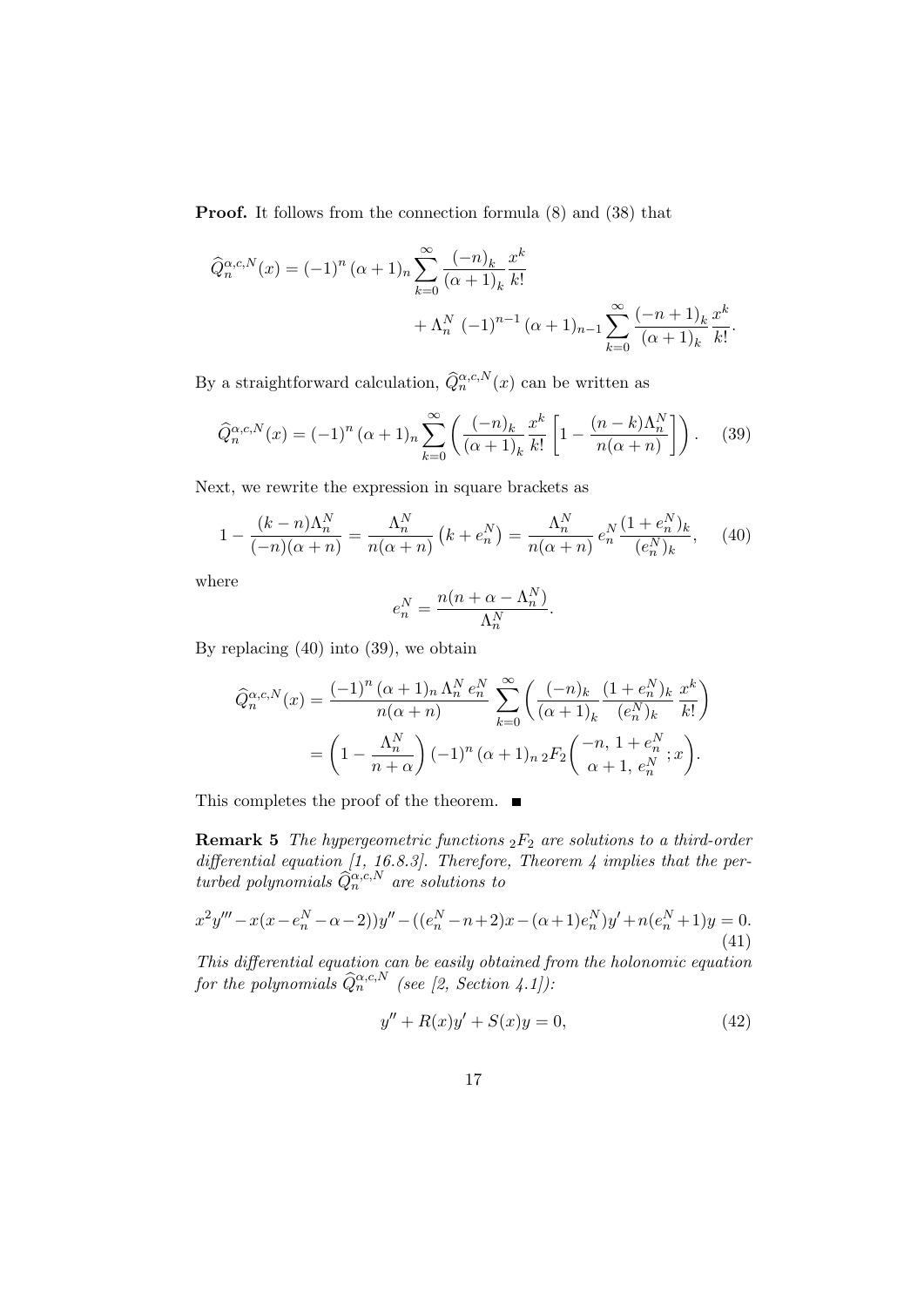where

$$
R(x) = -\frac{\Lambda_n^N}{x\Lambda_n^N + (n - \Lambda_n^N)(n + \alpha - \Lambda_n^N)} + \frac{\alpha + 1}{x} - 1,
$$
  

$$
S(x) = \frac{x\Lambda_n^N + (n - \Lambda_n^N)(n + \alpha)}{x(x\Lambda_n^N + (n - \Lambda_n^N)(n + \alpha - \Lambda_n^N))} + \frac{n - 1}{x}.
$$

Indeed,  $(41)$  is obtained by multiplying the derivative of  $(42)$  by  $x^2$  and adding it to (42) multiplied by  $-x(x-e_n^N - \alpha - 2) - x^2 R(x)$ .

#### Acknowledgements

The financial support from the project MTM2012-36732-C03-01 (A. Deaño and E. J. Huertas) and the project MTM2012–34787  $(A. Deaño)$ , both from Ministerio de Economía y Competitividad of Spain, is gratefully acknowledged.

P. Román was partially supported by CONICET grant PIP 112-200801-01533 and by SeCyT-UNC.

The authors thank Paco Marcellán (Universidad Carlos III, Madrid) for useful and stimulating discussions on the topic and scope of this paper.

The authors thank the anonymous referee of the article for his/her corrections and remarks, that have lead to an improved version of the masnuscript.

#### References

- [1] NIST Digital Library of Mathematical Functions. http://dlmf.nist.gov/, Release 1.0.9 of 2014-08-29. Online companion to [21].
- [2] A. BRANQUINHO, E. J. HUERTAS, AND F. R. RAFAELI. Zeros of orthogonal polynomials generated by the Geronimus perturbation of measures, Lecture Notes in Computer Science (LNCS), 8579, I (2014), 44–59.
- [3] M. I. BUENO, A. DEAÑO, E. TAVERNETTI. A new algorithm for computing the Geronimus transformation with large shifts. Numer. Algorithms 54 (2010), 101–139.
- [4] M. I. BUENO AND F. MARCELLÁN. Darboux tranformations and perturbation of linear functionals. Linear Algebra Appl. 384 (2004), 215– 242.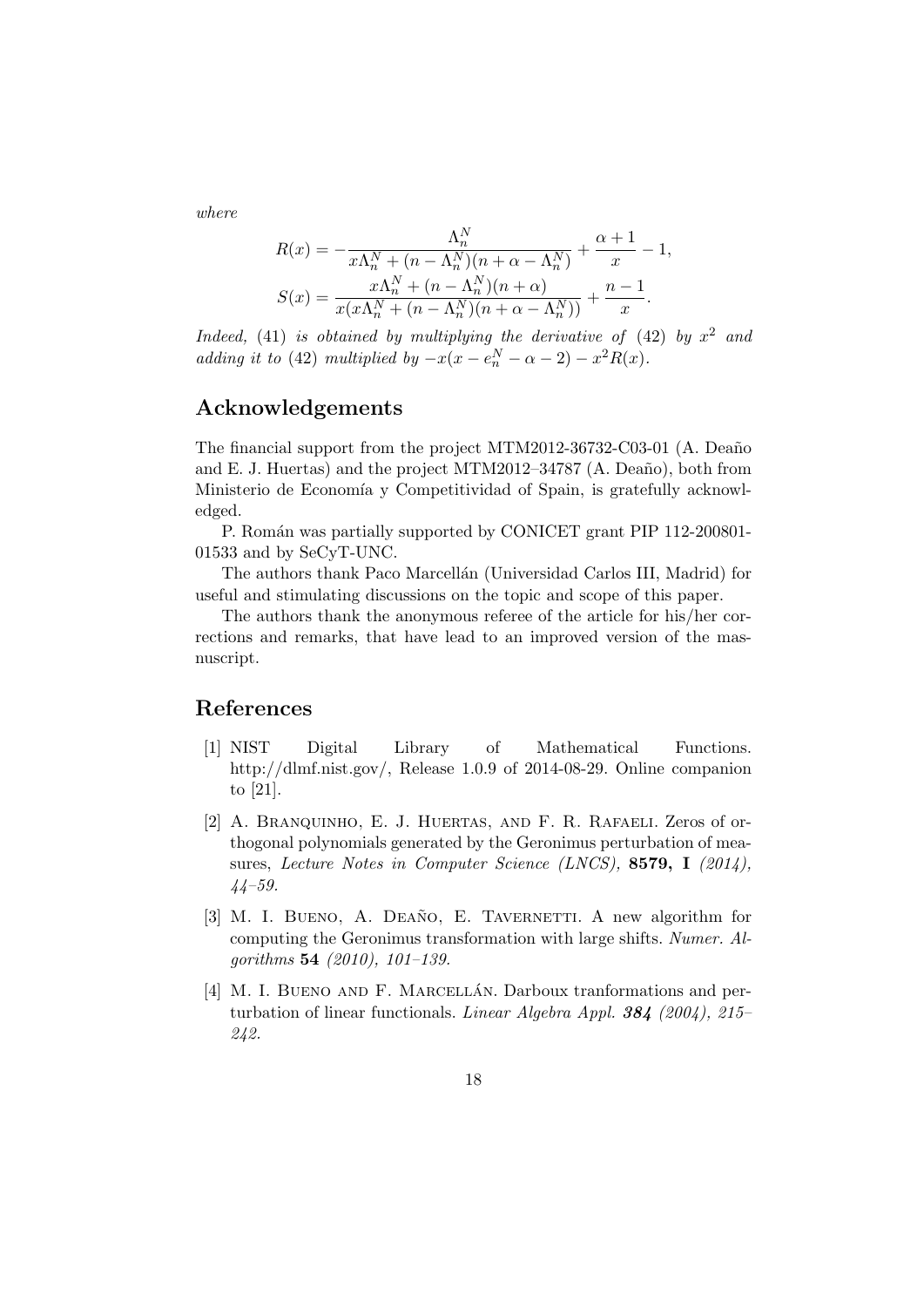- [5] T. S. Chihara. An Introduction to Orthogonal Polynomials. Mathematics and its Applications Series. Gordon and Breach, New York, 1978.
- [6] A. DEAÑO, E. J. HUERTAS, F. MARCELLÁN. Strong and ratio asymptotics for Laguerre polynomials revisited. J. Math. Anal. Appl. 403, 2 (2013), 477–486.
- $[7]$  A. DEANO, J. SEGURA, N. M. TEMME. Identifying minimal and dominant solutions for Kummer recursions. Math. Comp. 77, 264 (2008), 2277–2293.
- [8] P. DEIFT. Orthogonal Polynomials and Random Matrices: a Riemann– Hilbert Approach. American Mathematical Society, 2000.
- [9] M. DEREVYAGIN, J. C. GARCÍA-ARDILA, F. MARCELLÁN. Multiple Geronimus transformations. Linear Algebra Appl. 454, 1  $(2014)$ , 158– 183.
- $[10]$  M. DEREVYAGIN, F. MARCELLÁN. A note on the Geronimus transformation and Sobolev orthogonal polynomials. Numer. Algorithms 67, 2 (2013), 271–287.
- [11] B. Zh. Fejzullahu. Asymptotics for orthogonal polynomials with respect to the Laguerre measure modified by a rational factor. Acta Sci. Math. (Szeged) 77 (2011), 73–85.
- [12] W. GAUTSCHI. Orthogonal Polynomials: Computation and Approximation. Oxford University Press. New York, 2004.
- [13] Y. L. Geronimus. On the polynomials orthogonal with respect to a given number sequence and a theorem. W. Hahn and I. A. Nauk, (eds.), vol. 4 (1940), 215–228 (in Russian).
- [14] Y. L. Geronimus. On the polynomials orthogonal with respect to a given number sequence. Zap. Mat. Otdel. Khar'kov. Univers. i NII Mat.  $i \text{ Mehan.}$  17 (1940), 3-18.
- [15] A. Gil, J. Segura, N. M. Temme. Numerical Methods for Special Functions. SIAM, 2007.
- [16] J. L. LÓPEZ, N. M. TEMME. Asymptotics and numerics of polynomials used in Tricomi and Buchholz expansions of Kummer functions. Numer. Math. 116 (2010) 269-289.